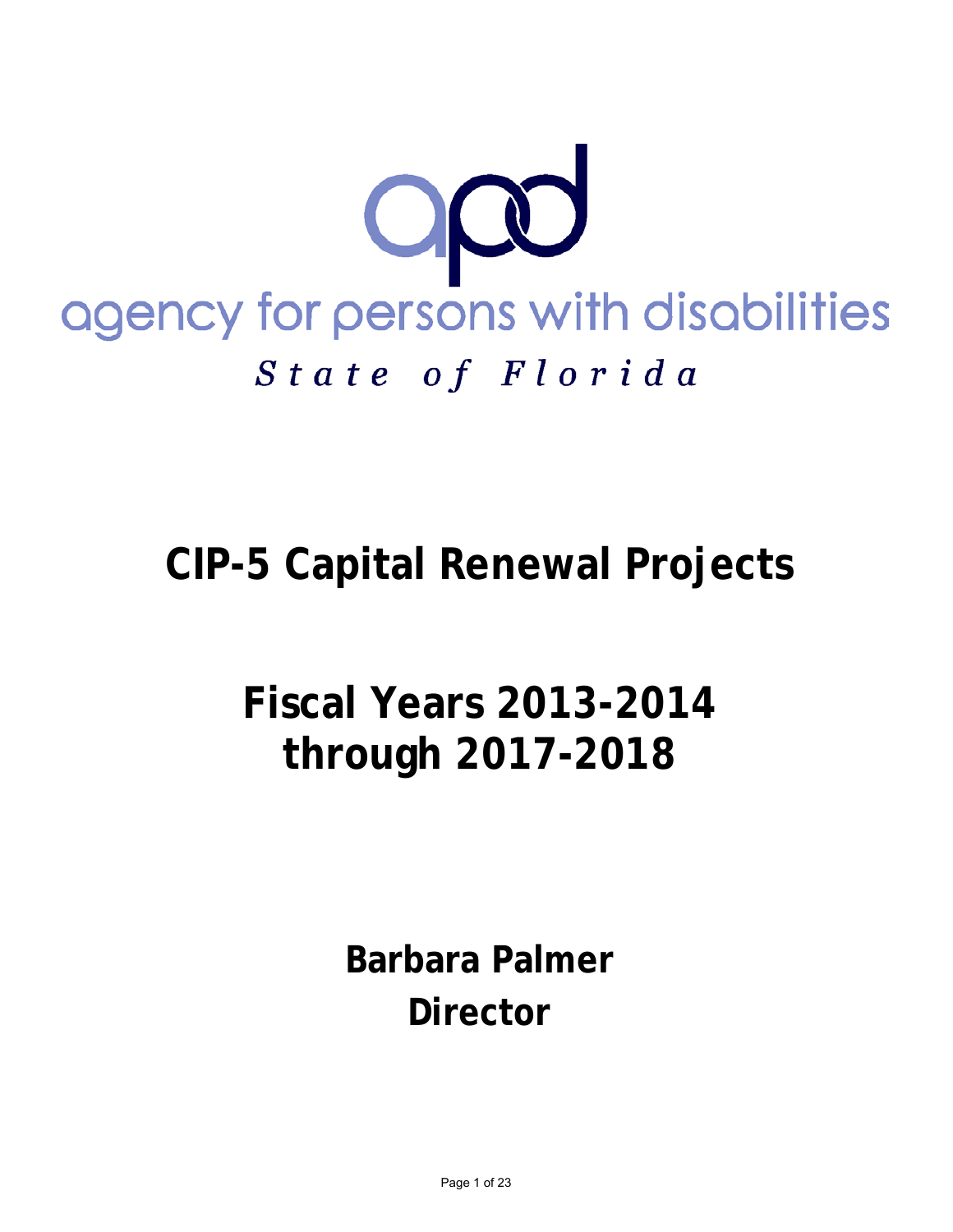|                                                             | Agency:                   | <b>Agency Persons with Disabilities</b>                                                                                                                                                                                                                                                                                                                                                               |                                            |                                    | <b>LAS/PBS Budget Entity Code:</b>     | 67100300                 |                                                       |           |  |
|-------------------------------------------------------------|---------------------------|-------------------------------------------------------------------------------------------------------------------------------------------------------------------------------------------------------------------------------------------------------------------------------------------------------------------------------------------------------------------------------------------------------|--------------------------------------------|------------------------------------|----------------------------------------|--------------------------|-------------------------------------------------------|-----------|--|
|                                                             | Service:                  | Agency-wide                                                                                                                                                                                                                                                                                                                                                                                           |                                            |                                    | <b>Appropriation Category Code:</b>    |                          |                                                       |           |  |
|                                                             |                           |                                                                                                                                                                                                                                                                                                                                                                                                       |                                            |                                    | <b>Agency Priority:</b>                |                          |                                                       |           |  |
|                                                             | <b>Project Title:</b>     | <b>Building Systems</b>                                                                                                                                                                                                                                                                                                                                                                               | <b>LRPP Narrative Page:</b>                |                                    |                                        |                          |                                                       |           |  |
| To be constructed by:                                       |                           |                                                                                                                                                                                                                                                                                                                                                                                                       | Contract                                   |                                    | Force account _                        |                          |                                                       |           |  |
| <b>Level of Aggregation:</b>                                |                           |                                                                                                                                                                                                                                                                                                                                                                                                       |                                            |                                    |                                        |                          |                                                       |           |  |
| Service                                                     |                           | Institution/Campus (SUS/SBCC only):                                                                                                                                                                                                                                                                                                                                                                   |                                            | <b>NAME</b>                        |                                        |                          |                                                       |           |  |
|                                                             |                           | Major Repair Project? (Y/N)  (If <u>Yes</u> , complete Parts A, D & E; if <u>No,</u> complete Parts A, B & C.)                                                                                                                                                                                                                                                                                        |                                            |                                    |                                        |                          |                                                       |           |  |
|                                                             |                           | Critical Need? (Y/N) (If Yes, all funding must be requested in the first two fiscal years.)                                                                                                                                                                                                                                                                                                           |                                            |                                    |                                        |                          |                                                       |           |  |
|                                                             |                           | PART A: SYSTEM IDENTIFICATION                                                                                                                                                                                                                                                                                                                                                                         |                                            |                                    |                                        |                          |                                                       |           |  |
| <b>BUILDING SYSTEM GROUP</b><br>Annual group request? _____ |                           |                                                                                                                                                                                                                                                                                                                                                                                                       | Annual group request? _____                | CENTRAL UTILITY SYSTEM GROUP       |                                        |                          | <b>CODE AND LICENSURE</b><br><b>CORRECTION GROUPS</b> |           |  |
| $(BE)$ $X$<br>electrical                                    |                           |                                                                                                                                                                                                                                                                                                                                                                                                       | cogeneration                               | $(UG)$ <sub>______</sub>           |                                        |                          |                                                       | Licensure |  |
| envelope<br>interior                                        | $(BX)$ $X$<br>$(BI)$ $X$  |                                                                                                                                                                                                                                                                                                                                                                                                       | cooling gen./distrib.<br>electric distrib. |                                    | $(UD)$ <sub>______</sub>               |                          | Annual request? _____                                 |           |  |
| mechanical                                                  | $(BM)$ $X$                |                                                                                                                                                                                                                                                                                                                                                                                                       | heating gen./distrib.                      |                                    | $(UH)$ <sub>______</sub>               |                          | Life Safety                                           | (LS)      |  |
| plumbing                                                    | $(BP)$ $X$                |                                                                                                                                                                                                                                                                                                                                                                                                       | landfill                                   |                                    | ${\rm (UL)} \xrightarrow{\phantom{a}}$ |                          | Annual request?                                       |           |  |
| roof<br>site                                                | $(BR)$ $X$                |                                                                                                                                                                                                                                                                                                                                                                                                       | water treat./distrib.<br>waste treatment   |                                    | $(UW)$ <sub>_____</sub>                |                          | Handicapped                                           | (LH)      |  |
| special                                                     | $(BD)$ <sub>__</sub> X___ |                                                                                                                                                                                                                                                                                                                                                                                                       |                                            |                                    |                                        |                          | Annual request?                                       |           |  |
| structural                                                  | $(BS)$ $X$                |                                                                                                                                                                                                                                                                                                                                                                                                       |                                            |                                    |                                        |                          | Environmental (LE)<br>Annual request?                 |           |  |
|                                                             |                           | <b>SPECIAL SYSTEM GROUP</b>                                                                                                                                                                                                                                                                                                                                                                           |                                            | <b>CAMPUS SYSTEM GROUP</b>         |                                        |                          |                                                       |           |  |
|                                                             |                           | Annual group request? _____                                                                                                                                                                                                                                                                                                                                                                           |                                            | Annual group request?              |                                        |                          |                                                       |           |  |
|                                                             |                           | energy conservation                                                                                                                                                                                                                                                                                                                                                                                   |                                            | drainage/grounds                   |                                        | $(CG)$ <sub>______</sub> |                                                       |           |  |
|                                                             | storage tanks             | (SX)                                                                                                                                                                                                                                                                                                                                                                                                  |                                            | road system paving<br>other paving |                                        | $(CR)$ <sub>______</sub> |                                                       |           |  |
|                                                             |                           | NOTE: If at least three systems or at least two groups are to be repaired in a single project, it is a MAJOR REPAIR and Part D<br>should be used. If three or more systems in a facility group are being repaired in separate projects within <u>one group's</u> general<br>capital renewal request, it is NOT a MAJOR REPAIR and you will answer YES to "annual request" and complete Parts B and C. |                                            |                                    |                                        |                          |                                                       |           |  |
|                                                             |                           | PART B: PROJECTED FINANCE PLAN FOR FACILITY GROUP REPAIRS, AND SPECIFIED<br><b>CODE AND LICENSURE CORRECTIONS:</b>                                                                                                                                                                                                                                                                                    |                                            |                                    |                                        |                          |                                                       |           |  |
| Group/System                                                |                           | <b>Fund Code</b>                                                                                                                                                                                                                                                                                                                                                                                      | FY 2013-14                                 | FY 2014-15                         | FY 2015-16                             | FY 2016-17               | FY 2017-18                                            |           |  |
| <b>BD</b>                                                   |                           |                                                                                                                                                                                                                                                                                                                                                                                                       | $\mathbf{0}$                               | 235,481                            | $\mathbf{0}$                           | $\mathbf{0}$             | $\overline{0}$                                        |           |  |
| BE                                                          |                           |                                                                                                                                                                                                                                                                                                                                                                                                       | 2,133,000                                  | 2,400,500                          | 260,210                                | $\boldsymbol{0}$         | $\boldsymbol{0}$                                      |           |  |
| ΒG                                                          |                           |                                                                                                                                                                                                                                                                                                                                                                                                       | $\mathbf{0}$                               | $\mathbf{0}$                       | 27,380                                 | $\theta$                 | $\theta$                                              |           |  |
| BI<br>BM                                                    |                           |                                                                                                                                                                                                                                                                                                                                                                                                       | 3,133,278<br>850,000                       | 4,282,989<br>581,691               | 2,407,365<br>164,919                   | 3.030.563<br>848,415     | 5,696,778<br>121,741                                  |           |  |
|                                                             |                           |                                                                                                                                                                                                                                                                                                                                                                                                       |                                            |                                    |                                        |                          |                                                       |           |  |

 **TOTAL** 6,741,617 10,515,190 4,657,477 5,328,557 20,898,997

BP 459,000 510,290 459,000 483,666 648,000 BR 131,339 1,395,287 118,199 120,559 84,212 BS 0 423,369 283,368 387,890 7,825,516 BX 35,000 685,583 937,036 457,464 6,522,750

**Description Bldg.# Routine FY 2013-14 FY 2014-15 FY 2015-16 FY 2016-17 FY 2017-18**

**PART C: SCHEDULE OF FACILITY GROUP REPAIRS, OR SPECIFIED CODE AND LICENSURE**

**CORRECTIONS, AND COMPONENT FINANCING:**

**Project DMS Critical**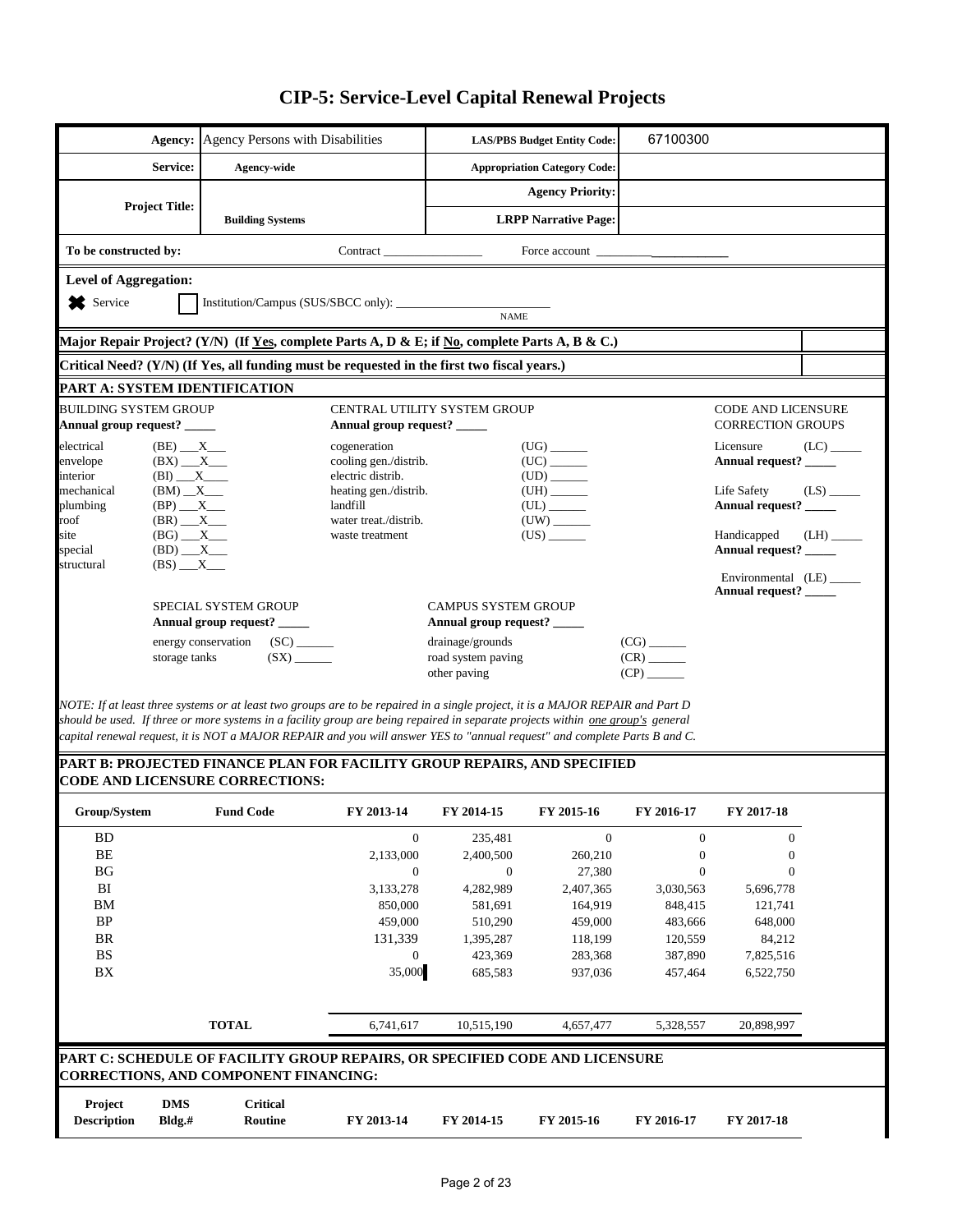#### **Campus**

| <b>SUNLAND MARIANNA</b>                                |           |           |         |         |         |
|--------------------------------------------------------|-----------|-----------|---------|---------|---------|
| Exterior Windows/Doors Res. Living Areas Centerwide    |           |           | 183,600 |         |         |
| Install Non-Skid Flooring at Food Services Bldg        |           | 150,000   |         |         |         |
| Kitchen Renovation Res. Living Areas Centerwide        |           |           | 165,240 |         |         |
| Renovate Auditorium Building #1528                     |           |           |         |         | 756,000 |
| Renovate East Washington Building #1567                |           | 594,000   |         |         |         |
| Renovate Exterior of Administration Building           |           | 7,500     |         |         |         |
| Renovate Kennedy Learning Center Building #1518        |           |           |         |         | 243,000 |
| Renovate Leisure Center Building #1527                 |           |           |         | 253,800 |         |
| Renovate Pool/Recreation Complex Building #1526        |           |           |         |         | 189,000 |
| <b>Renovate Staff Houses</b>                           |           | 223,200   | 111,600 |         |         |
| Renovate Unit 1 Adm. Offices, Building #1522           |           |           |         |         | 189,000 |
| Renovate Unit 2 Adm. Offices, Building #1528           |           |           |         |         | 270,000 |
| Renovate Unit 2 Classrooms/Support Area Building #1528 |           |           |         |         | 648,000 |
| Replace Flooring in Resident Living Areas              |           | 300,000   |         |         |         |
| Replace Flooring in Resident Living Areas              |           | 270,000   |         |         |         |
| Replace Roof and HVAC System, Adams House              | 275,000   |           |         |         |         |
| Replace Roof & HVAC System, Parkview House             | 275,000   |           |         |         |         |
| Replace Roof at Vocational Training Building           |           | 65,000    |         |         |         |
| Replace Rooftop HVAC System @ Cox Medical              | 300,000   |           |         |         |         |
| Re-roof 6 Staff Houses                                 |           | 365,000   |         |         |         |
| Re-roof Leisure Center                                 |           | 240,000   |         |         |         |
| Retrofit HVAC System at Food Service Bldg              |           | 243,000   |         |         |         |
| Upgrade Fuel Storage, Gasoline                         |           |           |         |         | 189,000 |
| Upgrade HVAC Systems in Resident Living Areas          |           |           |         | 567,000 |         |
| Upgrade Interior Lighting in Resident Living Areas     |           |           |         | 594,000 |         |
| <b>Upgrade Restrooms Res. Living Areas Centerwide</b>  | 459,000   | 459,000   | 459,000 | 459,000 | 459,000 |
| Upgrade Telephone System Centerwide                    |           | 250,000   |         |         |         |
| <b>Upgrade Thermal Lines-Centerwide</b>                |           | 2,150,500 |         |         |         |
| <b>Upgrade Utility Lines-Centerwide</b>                | 2.085,000 |           |         |         |         |

| <b>TACACHALE</b>                                |         |         |         |           |
|-------------------------------------------------|---------|---------|---------|-----------|
| 12 Unit Apartment Renovation                    |         |         |         | 1,822,894 |
| 8 Unit Apartment Renovation                     |         |         |         | 918,089   |
| Ambulance Shed                                  | 21,876  |         |         |           |
| <b>Ashwood Building Renovation</b>              |         |         |         | 768,625   |
| <b>Aster Building Renovation</b>                |         |         |         | 698,739   |
| <b>Auditorium Seat</b>                          | 134,627 |         |         |           |
| <b>Automatic Door Openers</b>                   |         |         | 23,749  |           |
| <b>Bathroom Exhaust Fan Renovation</b>          |         | 43,177  |         |           |
| <b>Birchwood Building Renovation</b>            |         |         |         | 964,626   |
| Building 1 Fire Escape                          | 47,735  |         |         |           |
| Building 109 Refrigeration Upgrade              | 184,623 |         |         |           |
| Building Number 35 A/C Renovation 1st Floor     |         |         | 114,785 |           |
| Building Number 35 Renovation of roof and walls |         | 310,972 |         |           |
| <b>Building Number 35 Windows</b>               | 118,264 |         |         |           |
| Building Number 86 (OT/PT) Flooring             |         |         | 21,140  |           |
| <b>Building Renovations</b>                     |         |         |         | 5,921,828 |
| Camellia Building Renovation                    |         |         |         | 768,625   |
| <b>Canteen Building Renovation</b>              | 137,500 |         |         |           |
| <b>Canteen General Renovation</b>               | 441,448 |         |         |           |
| <b>Central Warehouse General Renovation</b>     |         | 46,860  |         |           |
| Chapel: Replace Pews and Install Awning         |         |         |         | 120,767   |
| Dahlia Building Renovation                      |         |         |         | 768,625   |
| <b>Exterior Renovations</b>                     | 311,867 | 311,867 | 311,867 | 311,867   |
| Fire Hydrants                                   | 45,100  |         |         |           |
|                                                 |         |         |         |           |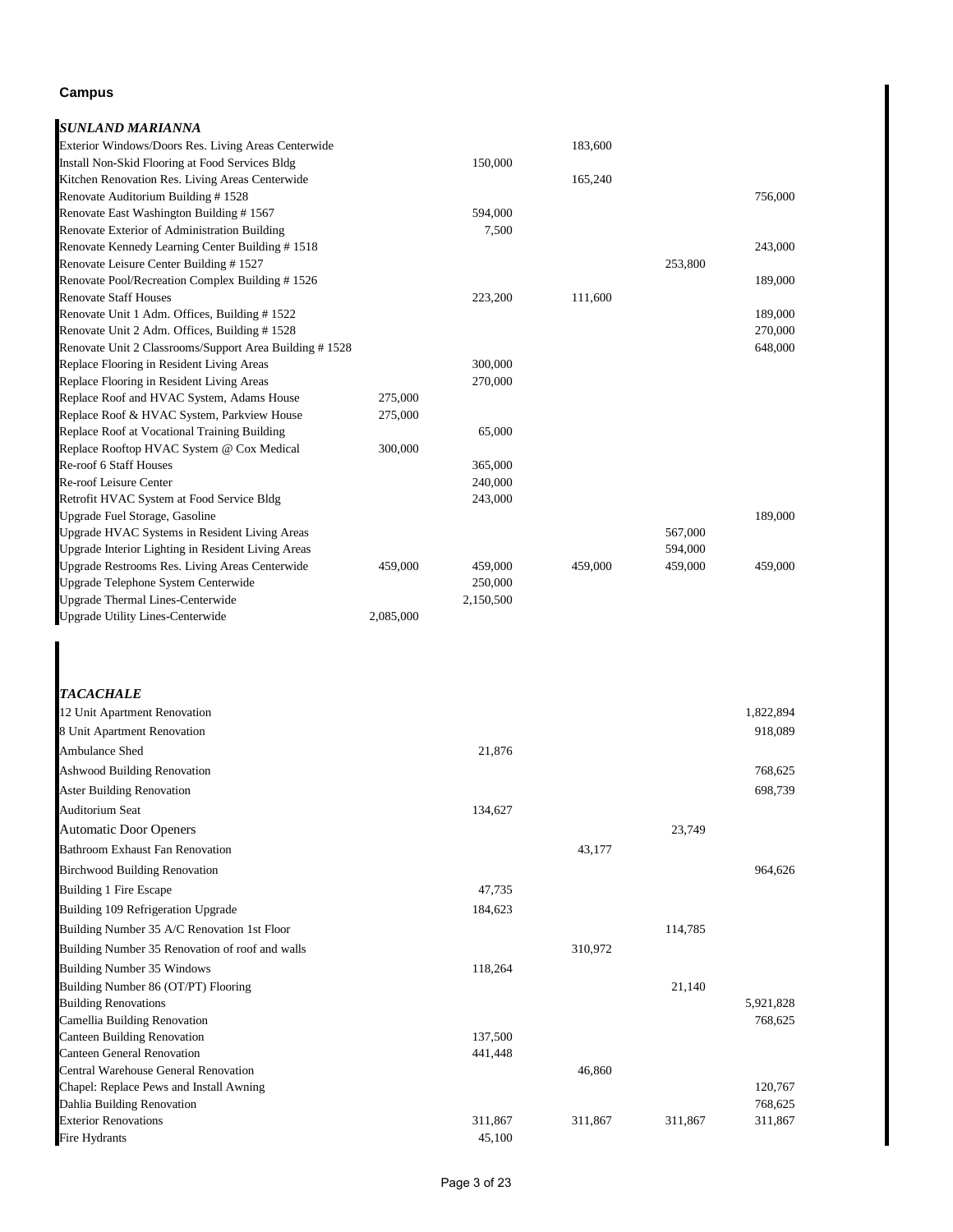|           | 236,246                                        | 118,122                                                                                                                                                                             | 118,122                                                                                                                 | 118,121                                                                         |
|-----------|------------------------------------------------|-------------------------------------------------------------------------------------------------------------------------------------------------------------------------------------|-------------------------------------------------------------------------------------------------------------------------|---------------------------------------------------------------------------------|
|           | 382,884                                        |                                                                                                                                                                                     |                                                                                                                         |                                                                                 |
| 2,078,278 | 2,078,278                                      | 2,078,278                                                                                                                                                                           | 2,078,278                                                                                                               | 2,078,278                                                                       |
|           |                                                |                                                                                                                                                                                     |                                                                                                                         | 768,625                                                                         |
|           |                                                |                                                                                                                                                                                     | 24,666                                                                                                                  |                                                                                 |
|           | 165,247                                        | 165,246                                                                                                                                                                             |                                                                                                                         |                                                                                 |
|           |                                                | 82,500                                                                                                                                                                              |                                                                                                                         |                                                                                 |
|           | 30,542                                         | 30,542                                                                                                                                                                              | 30,542                                                                                                                  |                                                                                 |
|           |                                                | 52,247                                                                                                                                                                              |                                                                                                                         |                                                                                 |
|           |                                                |                                                                                                                                                                                     | 37,341                                                                                                                  |                                                                                 |
|           |                                                |                                                                                                                                                                                     |                                                                                                                         | 39,491                                                                          |
|           |                                                |                                                                                                                                                                                     | 68,289                                                                                                                  | 68,289                                                                          |
|           |                                                |                                                                                                                                                                                     |                                                                                                                         | 121,741                                                                         |
|           |                                                |                                                                                                                                                                                     |                                                                                                                         | 71,338                                                                          |
|           |                                                |                                                                                                                                                                                     |                                                                                                                         | 6,874                                                                           |
|           |                                                |                                                                                                                                                                                     |                                                                                                                         |                                                                                 |
|           |                                                |                                                                                                                                                                                     |                                                                                                                         |                                                                                 |
|           |                                                |                                                                                                                                                                                     |                                                                                                                         |                                                                                 |
|           |                                                |                                                                                                                                                                                     |                                                                                                                         |                                                                                 |
|           |                                                |                                                                                                                                                                                     |                                                                                                                         |                                                                                 |
|           |                                                |                                                                                                                                                                                     |                                                                                                                         | 100,055                                                                         |
|           |                                                |                                                                                                                                                                                     |                                                                                                                         |                                                                                 |
| 850,000   |                                                |                                                                                                                                                                                     |                                                                                                                         |                                                                                 |
|           |                                                |                                                                                                                                                                                     |                                                                                                                         |                                                                                 |
| 150,000   |                                                |                                                                                                                                                                                     |                                                                                                                         |                                                                                 |
|           |                                                |                                                                                                                                                                                     |                                                                                                                         | 1,500,000                                                                       |
|           |                                                |                                                                                                                                                                                     |                                                                                                                         |                                                                                 |
|           |                                                |                                                                                                                                                                                     |                                                                                                                         |                                                                                 |
|           |                                                |                                                                                                                                                                                     |                                                                                                                         |                                                                                 |
|           |                                                | 15,000                                                                                                                                                                              |                                                                                                                         |                                                                                 |
| 10,000    |                                                |                                                                                                                                                                                     |                                                                                                                         |                                                                                 |
|           |                                                |                                                                                                                                                                                     |                                                                                                                         | 6,000                                                                           |
| 40,000    |                                                |                                                                                                                                                                                     |                                                                                                                         |                                                                                 |
|           |                                                |                                                                                                                                                                                     |                                                                                                                         |                                                                                 |
|           |                                                |                                                                                                                                                                                     |                                                                                                                         |                                                                                 |
|           |                                                |                                                                                                                                                                                     |                                                                                                                         |                                                                                 |
|           |                                                |                                                                                                                                                                                     |                                                                                                                         |                                                                                 |
|           |                                                |                                                                                                                                                                                     |                                                                                                                         |                                                                                 |
|           |                                                |                                                                                                                                                                                     |                                                                                                                         |                                                                                 |
|           |                                                |                                                                                                                                                                                     |                                                                                                                         |                                                                                 |
|           |                                                |                                                                                                                                                                                     |                                                                                                                         |                                                                                 |
|           |                                                |                                                                                                                                                                                     |                                                                                                                         |                                                                                 |
| 16,000    |                                                |                                                                                                                                                                                     |                                                                                                                         |                                                                                 |
|           |                                                |                                                                                                                                                                                     |                                                                                                                         | 12,500                                                                          |
|           | 187,746                                        |                                                                                                                                                                                     |                                                                                                                         |                                                                                 |
| 12,000    |                                                |                                                                                                                                                                                     |                                                                                                                         |                                                                                 |
|           | 17,300                                         |                                                                                                                                                                                     |                                                                                                                         |                                                                                 |
|           |                                                |                                                                                                                                                                                     |                                                                                                                         |                                                                                 |
|           |                                                |                                                                                                                                                                                     |                                                                                                                         |                                                                                 |
|           |                                                |                                                                                                                                                                                     |                                                                                                                         |                                                                                 |
|           |                                                |                                                                                                                                                                                     |                                                                                                                         |                                                                                 |
|           |                                                |                                                                                                                                                                                     |                                                                                                                         |                                                                                 |
|           |                                                |                                                                                                                                                                                     |                                                                                                                         |                                                                                 |
|           |                                                |                                                                                                                                                                                     |                                                                                                                         |                                                                                 |
|           |                                                |                                                                                                                                                                                     |                                                                                                                         |                                                                                 |
|           |                                                |                                                                                                                                                                                     |                                                                                                                         |                                                                                 |
|           |                                                |                                                                                                                                                                                     |                                                                                                                         |                                                                                 |
|           |                                                |                                                                                                                                                                                     |                                                                                                                         |                                                                                 |
|           | 71,339<br>20,000<br>45,000<br>35,000<br>20,000 | 71,339<br>101,459<br>200,110<br>Renovate RV Park, Restrooms, Laundry Room/Pool Renovation & Upgrades-Bay Side<br>10,000<br>10,173<br>22,263<br>10,173<br>6,190<br>150,000<br>75,000 | 121,742<br>71,339<br>177,710<br>100,055<br>6,190<br>6,190<br>PART D: SCHEDULE OF MAJOR REPAIRS AND COMPONENT FINANCING: | 121,741<br>71,338<br>36,240<br>201,479<br>67,144<br>100,055<br>12,981<br>15,000 |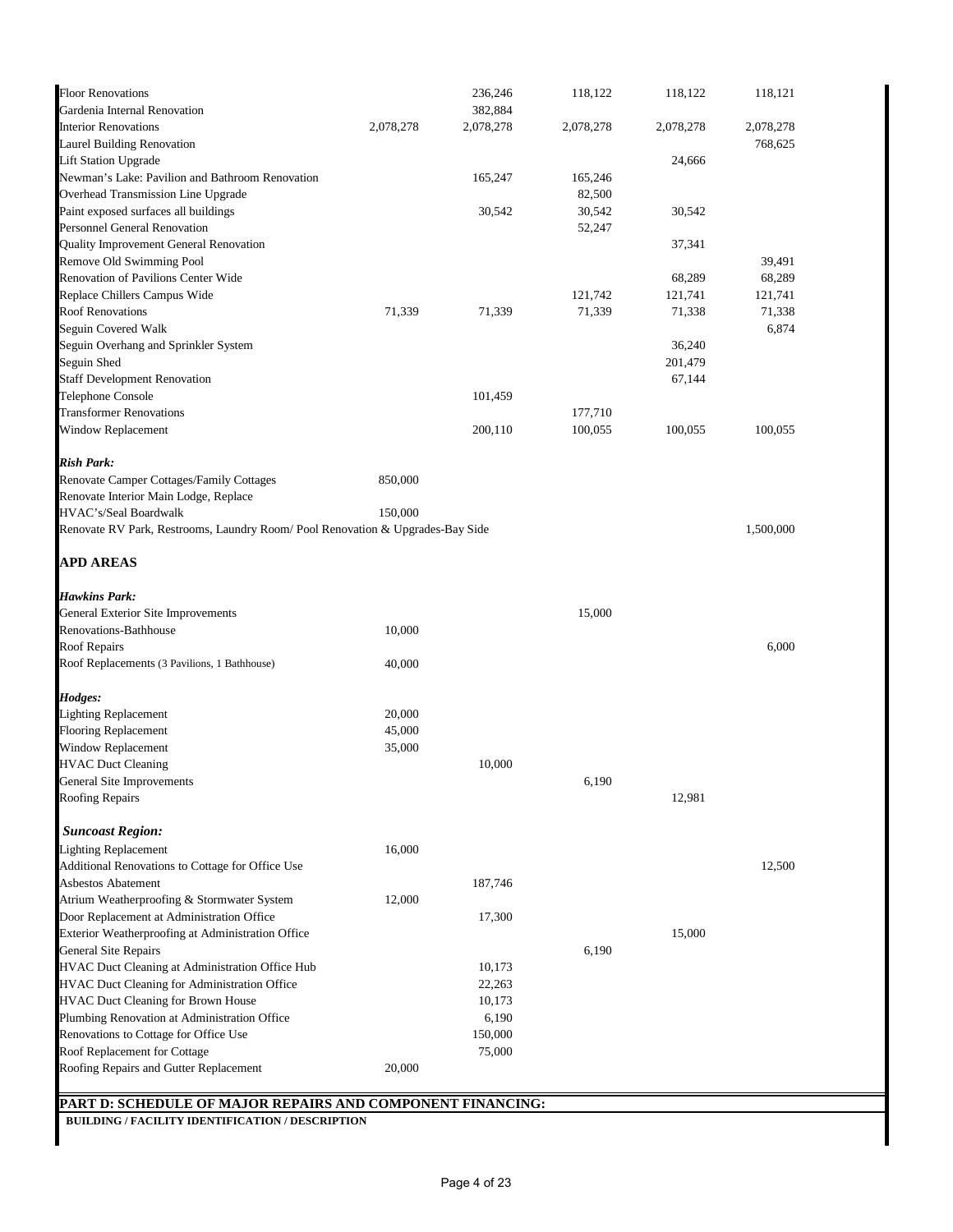| I<br>LRPP NARRATIVE PAGE ON WHICH PROJECT IS DESCRIBED ____________ |                                                           |            |            |                               | COUNTY     |            |  |  |
|---------------------------------------------------------------------|-----------------------------------------------------------|------------|------------|-------------------------------|------------|------------|--|--|
| <b>Schedule of Project Components</b>                               |                                                           |            |            | <b>Estimated Expenditures</b> |            |            |  |  |
| (Component/Fund Code)                                               |                                                           | FY 2013-14 | FY 2014-15 | FY 2015-16                    | FY 2016-17 | FY 2017-18 |  |  |
|                                                                     |                                                           |            |            |                               |            |            |  |  |
|                                                                     |                                                           |            |            |                               |            |            |  |  |
|                                                                     |                                                           |            |            |                               |            |            |  |  |
| Total: All Costs by Fund Code                                       |                                                           |            |            |                               |            |            |  |  |
|                                                                     | <b>Fund Code</b>                                          | FY 2013-14 | FY 2014-15 | FY 2015-16                    | FY 2016-17 | FY 2017-18 |  |  |
|                                                                     | <b>TOTAL</b>                                              |            |            |                               |            |            |  |  |
|                                                                     | PART E: COST EFFICIENCIES ANTICIPATED FROM MAJOR REPAIRS: |            |            |                               |            |            |  |  |
| <b>Incremental Facility</b><br><b>Maintenance Costs</b>             | Fund<br>Code                                              | FY 2013-14 | FY 2014-15 | FY 2015-16                    | FY 2016-17 | FY 2017-18 |  |  |
| Salaries & Benefits                                                 |                                                           |            |            |                               |            |            |  |  |
|                                                                     | SUBTOTAL                                                  |            |            |                               |            |            |  |  |
| OPS                                                                 |                                                           |            |            |                               |            |            |  |  |
|                                                                     | ${\tt SUBTOTAL}$                                          |            |            |                               |            |            |  |  |
| Expenses                                                            |                                                           |            |            |                               |            |            |  |  |
|                                                                     | ------                                                    |            |            |                               |            |            |  |  |
| Other (specify)                                                     | $\ell$ SUBTOTAL                                           |            |            |                               |            |            |  |  |
| <b>Fund Totals</b>                                                  |                                                           |            |            |                               |            |            |  |  |
|                                                                     |                                                           |            |            |                               |            |            |  |  |
| <b>Incremental</b><br><b>Utility Costs</b>                          | <b>TOTAL</b>                                              |            |            |                               |            |            |  |  |
| Other (specify)                                                     |                                                           |            |            |                               |            |            |  |  |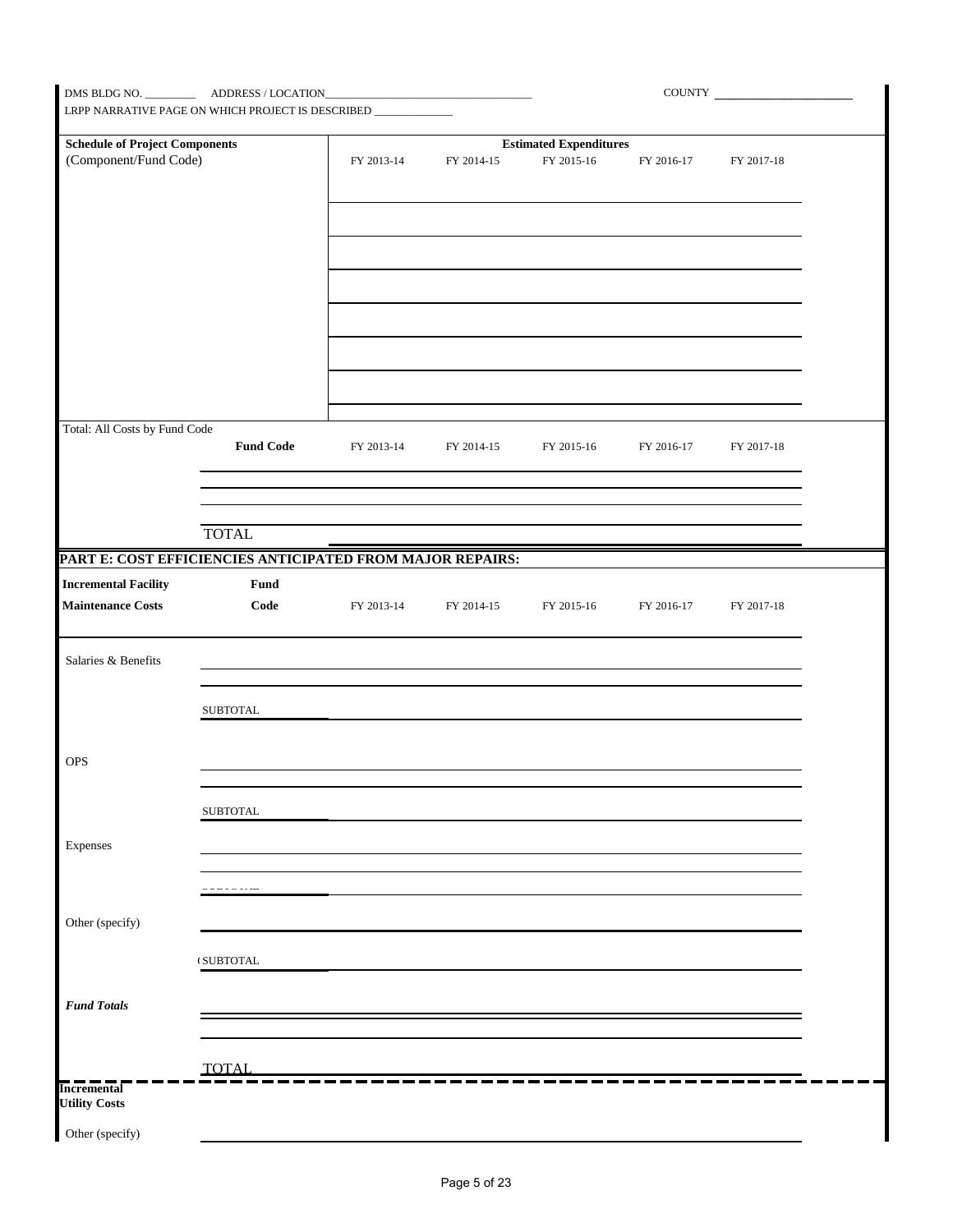TOTAL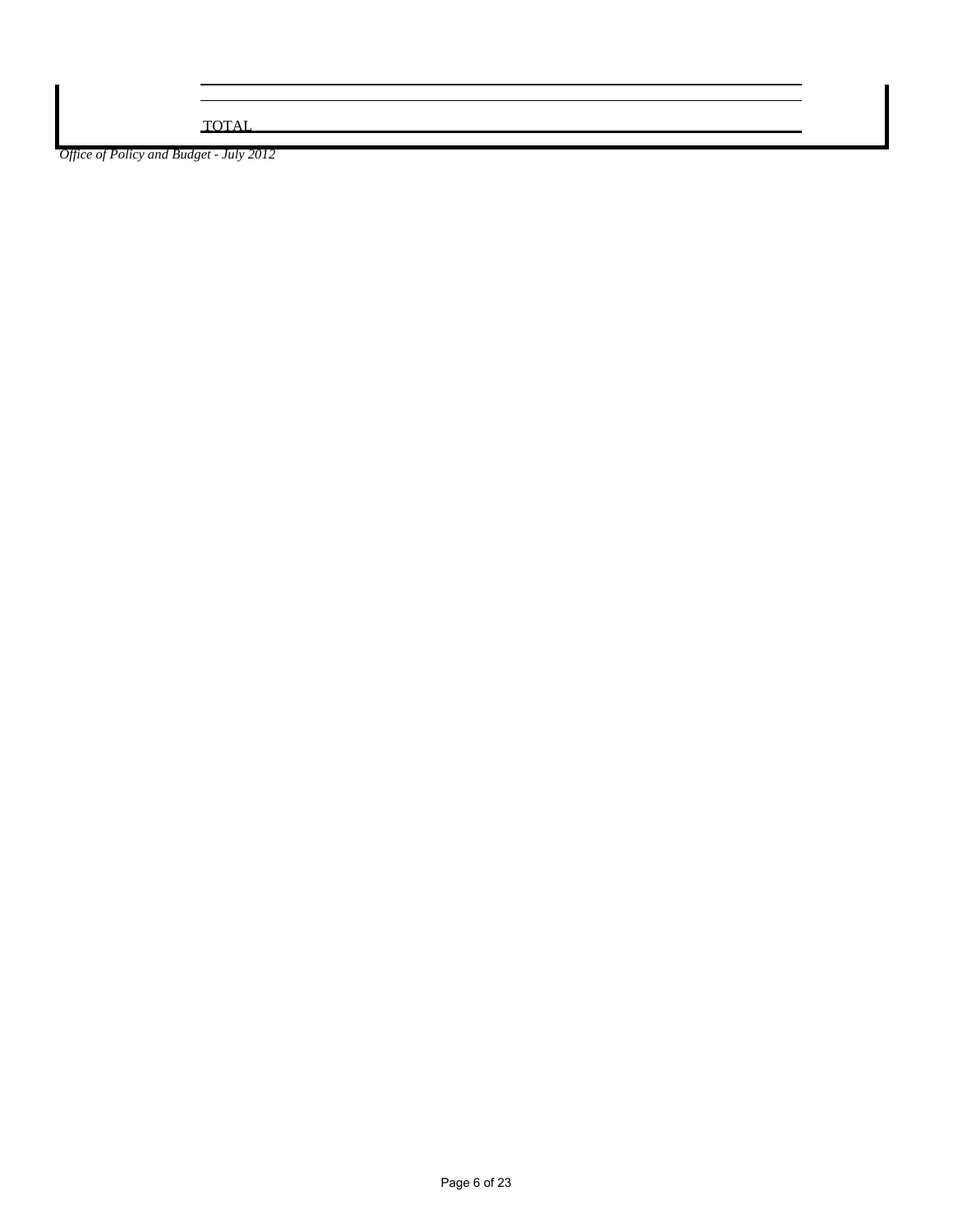|                                                                                                   | Agency: Agency Persons with Disabilities                                                                                                                                                                                                                                                                                                                                                       |       |                                                        | <b>LAS/PBS Budget Entity Code:</b>  | 67100300                               |                                      |                         |  |  |  |
|---------------------------------------------------------------------------------------------------|------------------------------------------------------------------------------------------------------------------------------------------------------------------------------------------------------------------------------------------------------------------------------------------------------------------------------------------------------------------------------------------------|-------|--------------------------------------------------------|-------------------------------------|----------------------------------------|--------------------------------------|-------------------------|--|--|--|
| Service:                                                                                          | Agency-wide                                                                                                                                                                                                                                                                                                                                                                                    |       |                                                        | <b>Appropriation Category Code:</b> |                                        |                                      |                         |  |  |  |
|                                                                                                   |                                                                                                                                                                                                                                                                                                                                                                                                |       |                                                        | <b>Agency Priority:</b>             |                                        |                                      |                         |  |  |  |
| <b>Project Title:</b>                                                                             | <b>Campus Systems</b>                                                                                                                                                                                                                                                                                                                                                                          |       |                                                        | <b>LRPP Narrative Page:</b>         |                                        |                                      |                         |  |  |  |
| To be constructed by:                                                                             | Contract                                                                                                                                                                                                                                                                                                                                                                                       |       |                                                        | Force account                       |                                        |                                      |                         |  |  |  |
| <b>Level of Aggregation:</b>                                                                      |                                                                                                                                                                                                                                                                                                                                                                                                |       |                                                        |                                     |                                        |                                      |                         |  |  |  |
| Service                                                                                           |                                                                                                                                                                                                                                                                                                                                                                                                |       |                                                        | <b>NAME</b>                         |                                        |                                      |                         |  |  |  |
|                                                                                                   | Major Repair Project? (Y/N) (If Yes, complete Parts A, D & E; if No, complete Parts A, B & C.)                                                                                                                                                                                                                                                                                                 |       |                                                        |                                     |                                        |                                      |                         |  |  |  |
|                                                                                                   | Critical Need? (Y/N) (If Yes, all funding must be requested in the first two fiscal years.)                                                                                                                                                                                                                                                                                                    |       |                                                        |                                     |                                        |                                      |                         |  |  |  |
| PART A: SYSTEM IDENTIFICATION                                                                     |                                                                                                                                                                                                                                                                                                                                                                                                |       |                                                        |                                     |                                        |                                      |                         |  |  |  |
| BUILDING SYSTEM GROUP<br>CENTRAL UTILITY SYSTEM GROUP<br><b>CODE AND LICENSURE</b>                |                                                                                                                                                                                                                                                                                                                                                                                                |       |                                                        |                                     |                                        |                                      |                         |  |  |  |
| Annual group request? _____                                                                       | Annual group request?                                                                                                                                                                                                                                                                                                                                                                          |       |                                                        |                                     |                                        | <b>CORRECTION GROUPS</b>             |                         |  |  |  |
| (BE)<br>electrical<br>envelope<br>$(BX)$ <sub>______</sub>                                        | cogeneration<br>cooling gen./distrib.                                                                                                                                                                                                                                                                                                                                                          |       |                                                        | $(UG)$ <sub>_______</sub>           |                                        | Licensure<br>Annual request? _____   | (LC)                    |  |  |  |
| interior<br>(BI)                                                                                  | electric distrib.                                                                                                                                                                                                                                                                                                                                                                              |       |                                                        |                                     |                                        |                                      |                         |  |  |  |
| $(BM)$ <sub>_____</sub><br>mechanical<br>plumbing<br>$(BP)$ <sub>______</sub>                     | heating gen./distrib.<br>landfill                                                                                                                                                                                                                                                                                                                                                              |       |                                                        | $(UH)$ <sub>_______</sub>           |                                        | Life Safety<br>Annual request? _____ | $(LS)$ <sub>_____</sub> |  |  |  |
| roof<br>$(BR)$ <sub>______</sub>                                                                  | water treat./distrib.                                                                                                                                                                                                                                                                                                                                                                          |       |                                                        |                                     |                                        |                                      |                         |  |  |  |
| site<br>$(BG)$ <sub>______</sub>                                                                  | waste treatment                                                                                                                                                                                                                                                                                                                                                                                |       |                                                        |                                     |                                        | Handicapped                          | (LH)                    |  |  |  |
| special<br>$(BD)$ <sub>_____</sub><br>$(BS)$ <sub>_____</sub><br>structural                       |                                                                                                                                                                                                                                                                                                                                                                                                |       |                                                        |                                     |                                        | Annual request? _____                |                         |  |  |  |
| Environmental (LE)<br>Annual request? _____<br>SPECIAL SYSTEM GROUP<br><b>CAMPUS SYSTEM GROUP</b> |                                                                                                                                                                                                                                                                                                                                                                                                |       |                                                        |                                     |                                        |                                      |                         |  |  |  |
| Annual group request? _____                                                                       |                                                                                                                                                                                                                                                                                                                                                                                                |       |                                                        |                                     |                                        |                                      |                         |  |  |  |
| storage tanks                                                                                     | SC)<br>energy conservation<br>$(SX)$ <sub>_____</sub>                                                                                                                                                                                                                                                                                                                                          |       | drainage/grounds<br>road system paving<br>other paving |                                     | $(CG)$ $X$<br>$(CR)$ $X$<br>$(CP)$ $X$ |                                      |                         |  |  |  |
|                                                                                                   | NOTE: If at least three systems or at least two groups are to be repaired in a single project, it is a MAJOR REPAIR and Part D<br>should be used. If three or more systems in a facility group are being repaired in separate projects within one group's general<br>capital renewal request, it is NOT a MAJOR REPAIR and you will answer YES to "annual request" and complete Parts B and C. |       |                                                        |                                     |                                        |                                      |                         |  |  |  |
| <b>CODE AND LICENSURE CORRECTIONS:</b>                                                            | PART B: PROJECTED FINANCE PLAN FOR FACILITY GROUP REPAIRS, AND SPECIFIED                                                                                                                                                                                                                                                                                                                       |       |                                                        |                                     |                                        |                                      |                         |  |  |  |
| Group/System                                                                                      | <b>Fund Code</b><br>FY 2013-14                                                                                                                                                                                                                                                                                                                                                                 |       | FY 2014-15                                             | FY 2015-16                          | FY 2016-17                             | FY 2017-18                           |                         |  |  |  |
|                                                                                                   |                                                                                                                                                                                                                                                                                                                                                                                                |       |                                                        |                                     |                                        |                                      |                         |  |  |  |
| CG                                                                                                |                                                                                                                                                                                                                                                                                                                                                                                                |       |                                                        | 196,560                             |                                        | 224.917                              |                         |  |  |  |
| $\rm CR$<br>CP                                                                                    |                                                                                                                                                                                                                                                                                                                                                                                                | 5,000 | 155,000<br>108,000                                     | 2,160,000<br>88,099                 | 13,000                                 | 15,000                               |                         |  |  |  |
|                                                                                                   |                                                                                                                                                                                                                                                                                                                                                                                                |       |                                                        |                                     |                                        |                                      |                         |  |  |  |
|                                                                                                   |                                                                                                                                                                                                                                                                                                                                                                                                |       |                                                        |                                     |                                        |                                      |                         |  |  |  |
|                                                                                                   |                                                                                                                                                                                                                                                                                                                                                                                                |       |                                                        |                                     |                                        |                                      |                         |  |  |  |
|                                                                                                   |                                                                                                                                                                                                                                                                                                                                                                                                |       |                                                        |                                     |                                        |                                      |                         |  |  |  |
|                                                                                                   |                                                                                                                                                                                                                                                                                                                                                                                                |       |                                                        |                                     |                                        |                                      |                         |  |  |  |
|                                                                                                   |                                                                                                                                                                                                                                                                                                                                                                                                |       |                                                        |                                     |                                        |                                      |                         |  |  |  |
|                                                                                                   | <b>TOTAL</b>                                                                                                                                                                                                                                                                                                                                                                                   | 5,000 | 263,000                                                | 2,444,659                           | 13,000                                 | 239,917                              |                         |  |  |  |
|                                                                                                   |                                                                                                                                                                                                                                                                                                                                                                                                |       |                                                        |                                     |                                        |                                      |                         |  |  |  |
|                                                                                                   | PART C: SCHEDULE OF FACILITY GROUP REPAIRS, OR SPECIFIED CODE AND LICENSURE<br><b>CORRECTIONS, AND COMPONENT FINANCING:</b>                                                                                                                                                                                                                                                                    |       |                                                        |                                     |                                        |                                      |                         |  |  |  |
| <b>DMS</b><br>Project                                                                             | Critical                                                                                                                                                                                                                                                                                                                                                                                       |       |                                                        |                                     |                                        |                                      |                         |  |  |  |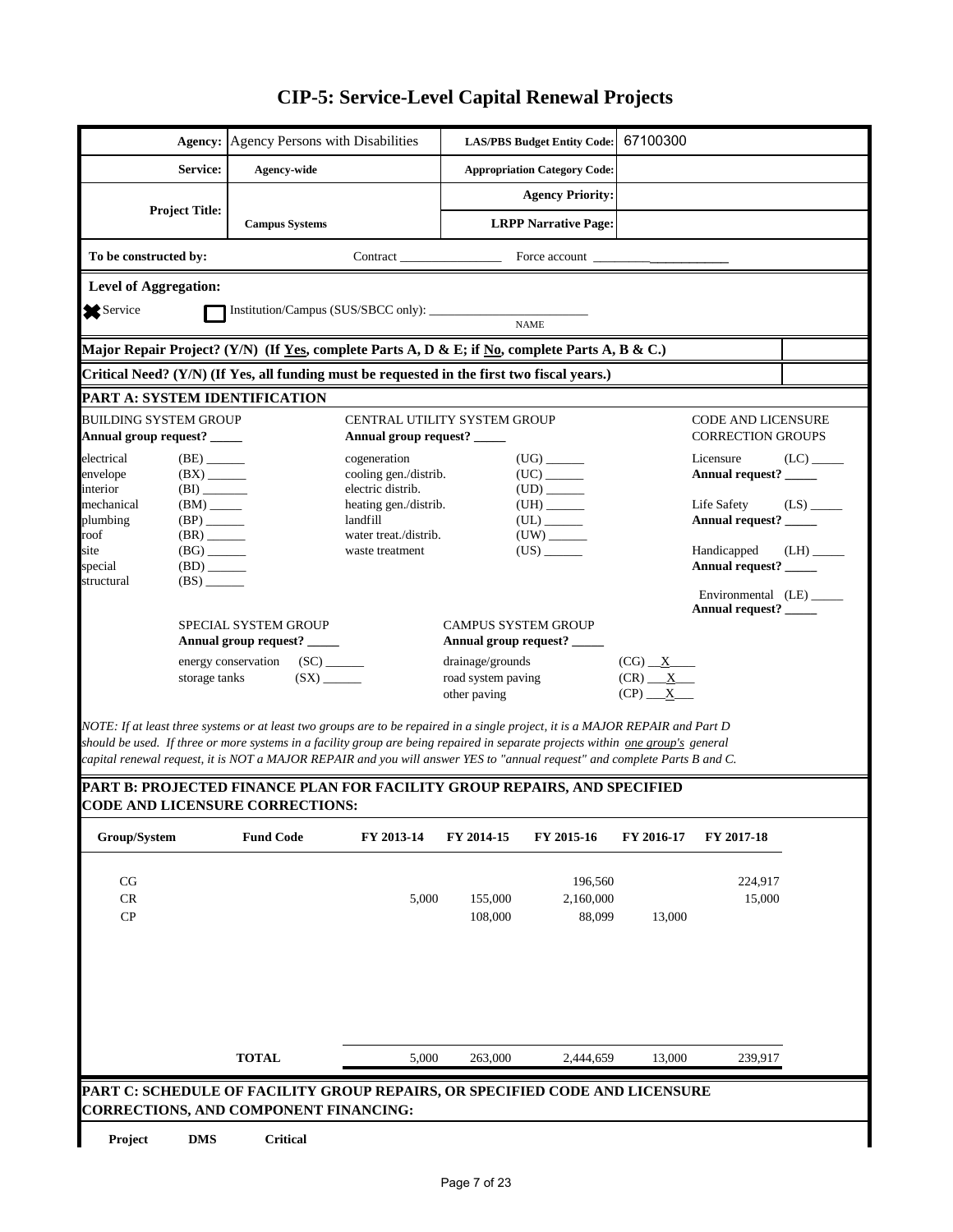| <b>Description</b>                                                                                                           | Bldg.#                                                         | Routine          | FY 2013-14 | FY 2014-15                                                                                                           | FY 2015-16                                  | FY 2016-17 | FY 2017-18           |
|------------------------------------------------------------------------------------------------------------------------------|----------------------------------------------------------------|------------------|------------|----------------------------------------------------------------------------------------------------------------------|---------------------------------------------|------------|----------------------|
| <b>Campus</b>                                                                                                                |                                                                |                  |            |                                                                                                                      |                                             |            |                      |
| <b>SUNLAND MARIANNA</b><br>Sidewalk Repairs Centerwide<br>Stormwater Drainage System Centerwide<br>Road Re-Paving Centerwide |                                                                |                  |            | 108,000.00                                                                                                           | 196,560.00<br>2,160,000.00                  |            |                      |
| <b>TACACHALE</b><br>Sidewalk Replacement<br>Water Damage to Buildings                                                        |                                                                |                  |            |                                                                                                                      | 88,099.00                                   |            | 224,917.00           |
| <b>APD AREAS</b>                                                                                                             |                                                                |                  |            |                                                                                                                      |                                             |            |                      |
| <b>Hawkins Park:</b><br>Hawkins Park, Resurface Parking Area                                                                 |                                                                |                  |            |                                                                                                                      |                                             | 8,000.00   |                      |
| Hodges:<br>Parking Lot Resurfacing                                                                                           |                                                                |                  |            |                                                                                                                      |                                             |            | 15,000.00            |
| <b>Rish Park:</b><br>Rish Park, Repave Parking Lot & Entrance                                                                |                                                                |                  |            | 140,000.00                                                                                                           |                                             |            |                      |
| <b>Suncoast Region:</b><br>Parking Lot Repairs<br>Parking Lot Resurfacing<br>Parking Lot Repairs                             |                                                                |                  | 5,000.00   | 15,000.00                                                                                                            |                                             | 5,000.00   |                      |
| PART D: SCHEDULE OF MAJOR REPAIRS AND COMPONENT FINANCING:                                                                   |                                                                |                  |            |                                                                                                                      |                                             |            |                      |
| <b>BUILDING / FACILITY IDENTIFICATION / DESCRIPTION</b>                                                                      |                                                                |                  |            | <u> 1990 - Johann John Stone, mars eta bat eta bat eta bat eta bat eta bat eta bat eta bat eta bat eta bat eta b</u> |                                             |            | <b>COUNTY</b> COUNTY |
| LRPP NARRATIVE PAGE ON WHICH PROJECT IS DESCRIBED _                                                                          |                                                                |                  |            |                                                                                                                      |                                             |            |                      |
|                                                                                                                              | <b>Schedule of Project Components</b><br>(Component/Fund Code) |                  | FY 2013-14 | FY 2014-15                                                                                                           | <b>Estimated Expenditures</b><br>FY 2015-16 | FY 2016-17 | FY 2017-18           |
|                                                                                                                              |                                                                |                  |            |                                                                                                                      |                                             |            |                      |
|                                                                                                                              |                                                                |                  |            |                                                                                                                      |                                             |            |                      |
| Total: All Costs by Fund Code                                                                                                |                                                                | <b>Fund Code</b> | FY 2013-14 | FY 2014-15                                                                                                           | FY 2015-16                                  | FY 2016-17 | FY 2017-18           |
|                                                                                                                              |                                                                |                  |            |                                                                                                                      |                                             |            |                      |
|                                                                                                                              |                                                                |                  |            |                                                                                                                      |                                             |            |                      |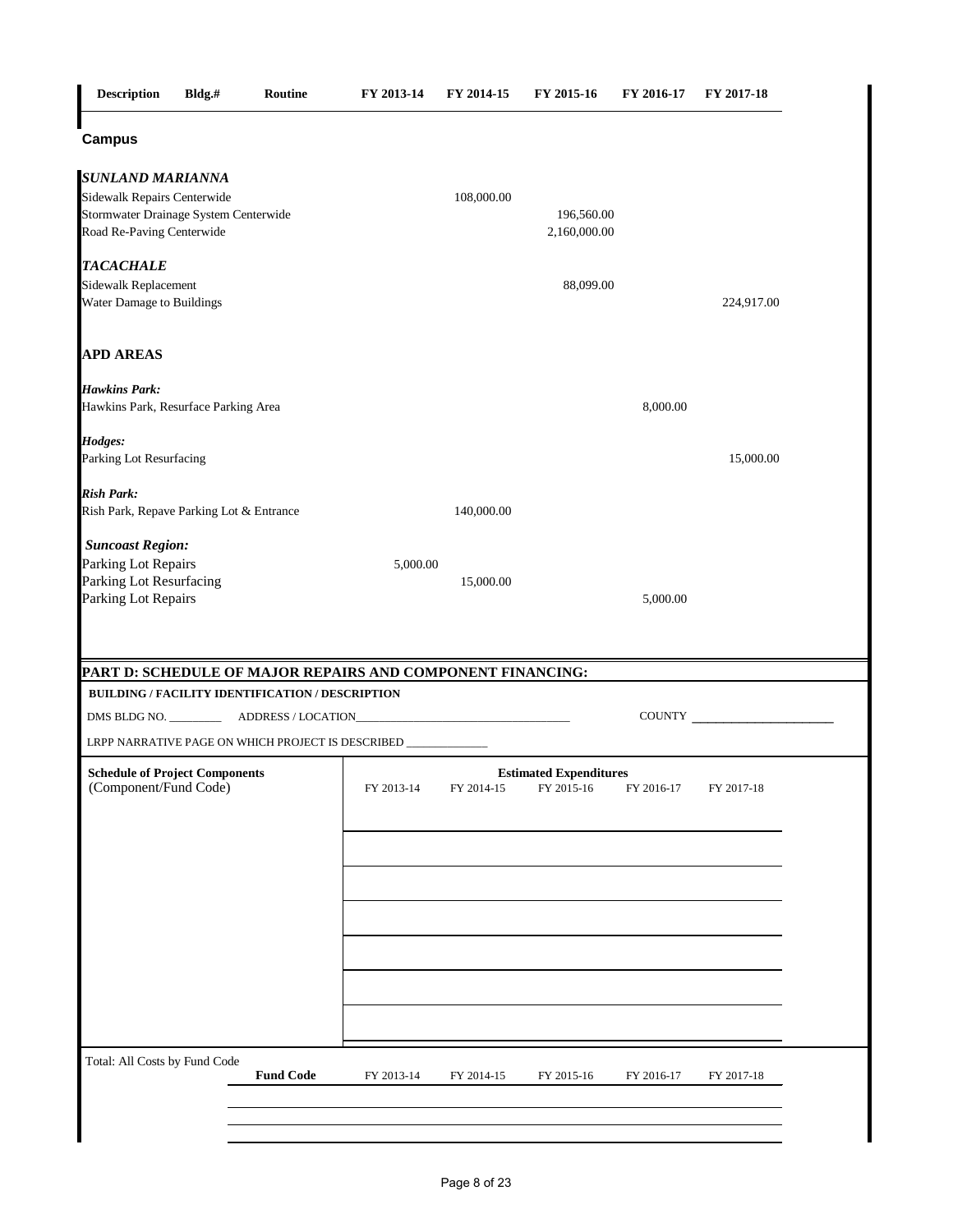|                                                           | <b>TOTAL</b>     |            |            |            |            |            |  |  |  |  |
|-----------------------------------------------------------|------------------|------------|------------|------------|------------|------------|--|--|--|--|
| PART E: COST EFFICIENCIES ANTICIPATED FROM MAJOR REPAIRS: |                  |            |            |            |            |            |  |  |  |  |
| <b>Incremental Facility</b><br><b>Maintenance Costs</b>   | Fund<br>Code     | FY 2013-14 | FY 2014-15 | FY 2015-16 | FY 2016-17 | FY 2017-18 |  |  |  |  |
| Salaries & Benefits                                       |                  |            |            |            |            |            |  |  |  |  |
|                                                           | <b>SUBTOTAL</b>  |            |            |            |            |            |  |  |  |  |
| <b>OPS</b>                                                |                  |            |            |            |            |            |  |  |  |  |
|                                                           | <b>SUBTOTAL</b>  |            |            |            |            |            |  |  |  |  |
| Expenses                                                  |                  |            |            |            |            |            |  |  |  |  |
|                                                           | <b>SUBTOTAL</b>  |            |            |            |            |            |  |  |  |  |
| Other (specify)                                           |                  |            |            |            |            |            |  |  |  |  |
|                                                           | <b>CSUBTOTAL</b> |            |            |            |            |            |  |  |  |  |
| <b>Fund Totals</b>                                        |                  |            |            |            |            |            |  |  |  |  |
|                                                           | <b>TOTAL</b>     |            |            |            |            |            |  |  |  |  |
| <b>Incremental</b>                                        |                  |            |            |            |            |            |  |  |  |  |
| <b>Utility Costs</b>                                      |                  |            |            |            |            |            |  |  |  |  |
| Other (specify)                                           |                  |            |            |            |            |            |  |  |  |  |
|                                                           | <b>TOTAL</b>     |            |            |            |            |            |  |  |  |  |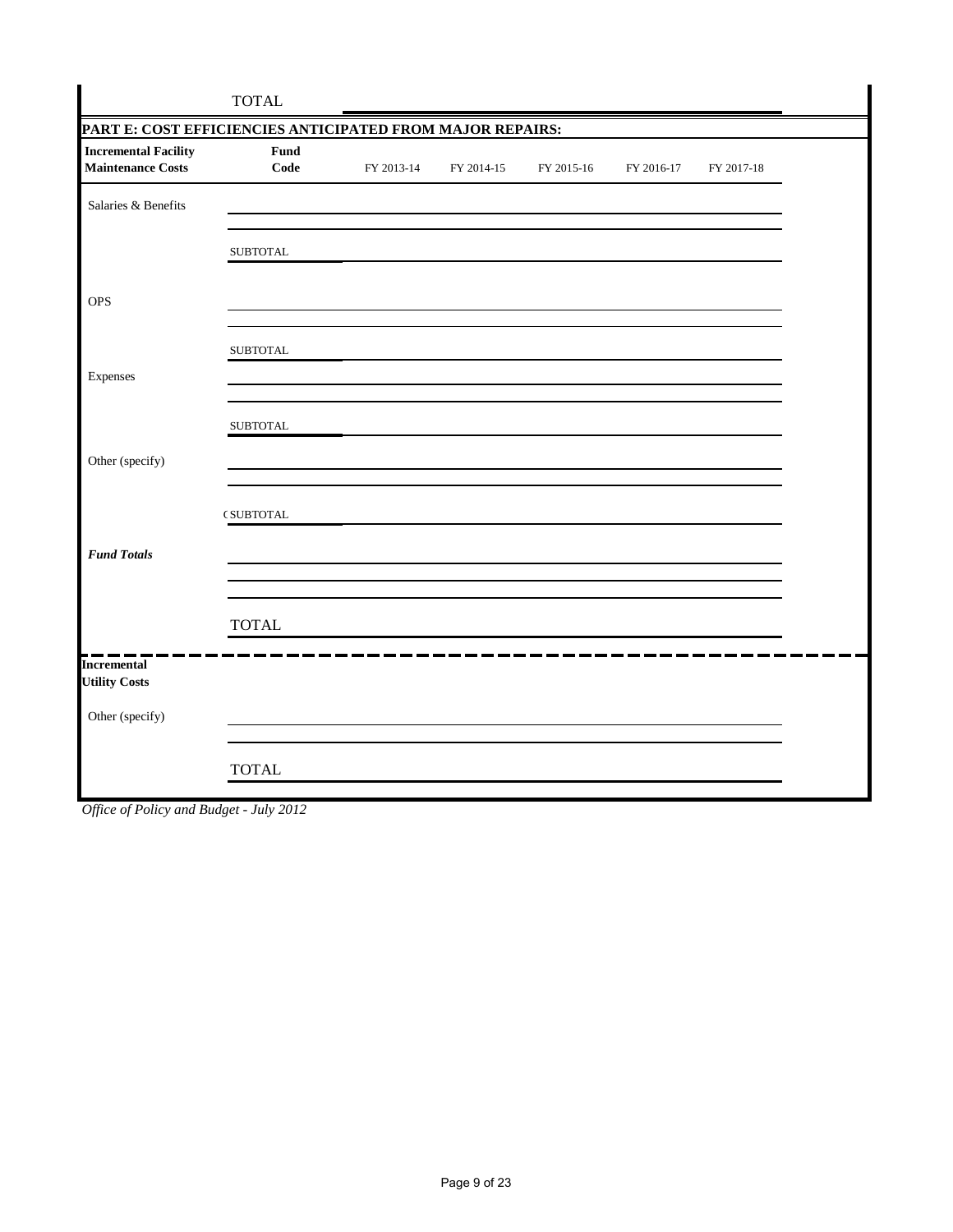|                                                                    | Agency:                     | <b>Agency Persons with Disabilities</b>                                                                                                                                                                                                             |                                                         |                                           | <b>LAS/PBS Budget Entity Code:</b>  | 67100300             |                                                |      |  |  |
|--------------------------------------------------------------------|-----------------------------|-----------------------------------------------------------------------------------------------------------------------------------------------------------------------------------------------------------------------------------------------------|---------------------------------------------------------|-------------------------------------------|-------------------------------------|----------------------|------------------------------------------------|------|--|--|
|                                                                    | Service:                    | Agency-wide                                                                                                                                                                                                                                         |                                                         |                                           | <b>Appropriation Category Code:</b> |                      |                                                |      |  |  |
|                                                                    | $\bullet$<br>Project Title: | Central Utility                                                                                                                                                                                                                                     |                                                         |                                           | Agency Priority:                    |                      |                                                |      |  |  |
|                                                                    | 12 M.H                      | <b>System Group</b>                                                                                                                                                                                                                                 |                                                         |                                           | <b>LRPP</b> Narrative Page:         |                      |                                                |      |  |  |
| To be constructed by:                                              |                             |                                                                                                                                                                                                                                                     | Contract                                                |                                           | Force account                       |                      |                                                |      |  |  |
| Level of Aggregation:                                              |                             |                                                                                                                                                                                                                                                     |                                                         |                                           |                                     |                      |                                                |      |  |  |
| Service<br>Institution/Campus (SUS/SBCC only):<br><b>NAME</b>      |                             |                                                                                                                                                                                                                                                     |                                                         |                                           |                                     |                      |                                                |      |  |  |
|                                                                    |                             | Major Repair Project? (Y/N) (If <u>Yes,</u> complete Parts A, D & E; if <u>No,</u> complete Parts A, B & C.)                                                                                                                                        |                                                         |                                           |                                     |                      |                                                |      |  |  |
|                                                                    |                             | Critical Need? (Y/N) (If Yes, all funding must be requested in the first two fiscal years.)                                                                                                                                                         |                                                         |                                           |                                     |                      |                                                |      |  |  |
|                                                                    |                             |                                                                                                                                                                                                                                                     |                                                         |                                           |                                     |                      |                                                |      |  |  |
| <b>BUILDING SYSTEM GROUP</b><br>Annual group request?              |                             |                                                                                                                                                                                                                                                     | CENTRAL UTILITY SYSTEM GROUP<br>Annual group request? _ |                                           |                                     |                      | CODE AND LICENSURE<br><b>CORRECTION GROUPS</b> |      |  |  |
| electrical                                                         | (BE)                        |                                                                                                                                                                                                                                                     | cogeneration                                            |                                           | (UG)                                |                      | Licensure                                      | (LC) |  |  |
| envelope<br>interior                                               | (BX)<br>(BI)                |                                                                                                                                                                                                                                                     | cooling gen./distrib.<br>electric distrib.              |                                           | $(UC)$ $X$<br>$(UD)$ $X$            |                      | Annual request?                                |      |  |  |
| mechanical<br>plumbing                                             | (BM)<br>(BP)                |                                                                                                                                                                                                                                                     | heating gen./distrib.<br>landfill                       |                                           | $UH$ )<br>(UL)                      |                      | Life Safety<br><b>Annual request?</b>          | (LS) |  |  |
| roof                                                               | (BR)                        |                                                                                                                                                                                                                                                     | water treat./distrib.                                   |                                           | $(UW)$ $X$                          |                      |                                                |      |  |  |
| site<br>special                                                    | (BG)<br>(BD)                |                                                                                                                                                                                                                                                     | waste treatment                                         |                                           | $(US)$ <sub>______</sub>            |                      | Handicapped<br>Annual request? _____           | (LH) |  |  |
| structural                                                         | (BS)                        |                                                                                                                                                                                                                                                     |                                                         |                                           |                                     |                      | Environmental (LE)                             |      |  |  |
|                                                                    |                             | SPECIAL SYSTEM GROUP<br>Annual group request?                                                                                                                                                                                                       |                                                         | CAMPUS SYSTEM GROUP                       |                                     |                      | Annual request? __                             |      |  |  |
|                                                                    |                             | energy conservation<br>(SC)                                                                                                                                                                                                                         |                                                         | Annual group request?<br>drainage/grounds |                                     | (CG)                 |                                                |      |  |  |
|                                                                    | storage tanks               | (SX)                                                                                                                                                                                                                                                |                                                         | road system paving<br>other paving        |                                     | (CR)<br>(CP)         |                                                |      |  |  |
|                                                                    |                             | NOTE: If at least three systems or at least two groups are to be repaired in a single project, it is a MAJOR REPAIR and Part D                                                                                                                      |                                                         |                                           |                                     |                      |                                                |      |  |  |
|                                                                    |                             | should be used. If three or more systems in a facility group are being repaired in separate projects within <u>one group's</u> general                                                                                                              |                                                         |                                           |                                     |                      |                                                |      |  |  |
|                                                                    |                             | capital renewal request, it is NOT a MAJOR REPAIR and you will answer YES to "annual request" and complete Parts B and C.                                                                                                                           |                                                         |                                           |                                     |                      |                                                |      |  |  |
|                                                                    |                             | PART B. PROJECTED FINANCE PLAN FOR FACILITY OROUP REPAIRS, AND SPECIFIED<br>$\text{CODE AND LICBNSURE}$ $\text{CORRE}$ $\text{CORRECFIONS}$ $\text{CPT}$ $\text{CPT}$ $\text{CPT}$ $\text{CPT}$ $\text{CPT}$ $\text{CPT}$ $\text{CPT}$ $\text{CPT}$ |                                                         |                                           |                                     |                      |                                                |      |  |  |
| Group/System                                                       |                             | <b>Fund Code</b>                                                                                                                                                                                                                                    | FY 2013-14                                              | FY 2014-15                                | FY 2015-16                          | FY 2016-17           | FY 2017-18                                     |      |  |  |
|                                                                    |                             |                                                                                                                                                                                                                                                     |                                                         |                                           |                                     |                      |                                                |      |  |  |
| UC<br>UD                                                           |                             |                                                                                                                                                                                                                                                     | 141,900<br>388,800                                      | 471,601<br>638,800                        | 388,800                             | 1,750,095<br>928,800 | 235,045<br>388,800                             |      |  |  |
| UW                                                                 |                             |                                                                                                                                                                                                                                                     | 276,238                                                 | 295,549                                   | 276,237                             | 206,137              |                                                |      |  |  |
|                                                                    |                             |                                                                                                                                                                                                                                                     |                                                         |                                           |                                     |                      |                                                |      |  |  |
|                                                                    |                             |                                                                                                                                                                                                                                                     |                                                         |                                           |                                     |                      |                                                |      |  |  |
|                                                                    |                             |                                                                                                                                                                                                                                                     |                                                         |                                           |                                     |                      |                                                |      |  |  |
|                                                                    |                             |                                                                                                                                                                                                                                                     |                                                         |                                           |                                     |                      |                                                |      |  |  |
|                                                                    |                             | <b>TOTAL</b>                                                                                                                                                                                                                                        | 806,938                                                 | 1,405,950                                 | 665,037                             | 2,885,032            | 623,845                                        |      |  |  |
|                                                                    |                             |                                                                                                                                                                                                                                                     |                                                         |                                           |                                     |                      |                                                |      |  |  |
|                                                                    |                             | PART C: SCHEDULE OF FACILITY GROUP REPAIRS, OR SPECIFIED CODE AND LICENSURE<br>CORRECTIONS, AND COMPONENT FINANCING:                                                                                                                                |                                                         |                                           |                                     |                      |                                                |      |  |  |
| Project                                                            | <b>DMS</b>                  | Critical                                                                                                                                                                                                                                            |                                                         |                                           |                                     |                      |                                                |      |  |  |
| <b>Description</b>                                                 | Bldg.#                      | Routine                                                                                                                                                                                                                                             | FY 2013-14                                              | FY 2014-15                                | FY 2015-16                          | FY 2016-17           | FY 2017-18                                     |      |  |  |
| Campus                                                             |                             |                                                                                                                                                                                                                                                     |                                                         |                                           |                                     |                      |                                                |      |  |  |
| <b>SUNLAND MARIANNA</b>                                            |                             |                                                                                                                                                                                                                                                     |                                                         |                                           |                                     |                      |                                                |      |  |  |
| Upgrade Emergency Generators Centerwide                            |                             |                                                                                                                                                                                                                                                     | 388,800                                                 | 388,800                                   | 388,800                             | 388,800              | 388,800                                        |      |  |  |
|                                                                    |                             | Upgrade Power Transformers & Surge Protection<br>Upgrade Electrical Service to Resident Living Areas                                                                                                                                                |                                                         | 250,000                                   |                                     | 540,000              |                                                |      |  |  |
|                                                                    |                             |                                                                                                                                                                                                                                                     |                                                         |                                           |                                     |                      |                                                |      |  |  |
|                                                                    |                             |                                                                                                                                                                                                                                                     |                                                         |                                           |                                     |                      |                                                |      |  |  |
| <b>TACACHALE</b><br>Building Number 106 A/C Renovation             |                             |                                                                                                                                                                                                                                                     |                                                         | 195.649                                   |                                     |                      |                                                |      |  |  |
| Building Number 88 A/C Renovation                                  |                             |                                                                                                                                                                                                                                                     |                                                         | 32,036                                    |                                     |                      |                                                |      |  |  |
| <b>Gym Air Conditioning</b>                                        |                             | HVAC Renovations Building Numbers 131-134                                                                                                                                                                                                           | 141,900                                                 | 243,916                                   |                                     |                      |                                                |      |  |  |
| Water Main Replacement                                             |                             |                                                                                                                                                                                                                                                     | 70,100                                                  | 70,100                                    | 70,100                              |                      |                                                |      |  |  |
| <b>Water Plant Renovation</b><br>Building Number 40 A/C Renovation |                             |                                                                                                                                                                                                                                                     | 206,138                                                 | 206,138                                   | 206,137                             | 206,137<br>1,750,095 |                                                |      |  |  |
| Building Number 34 A/C Renovation                                  |                             |                                                                                                                                                                                                                                                     |                                                         |                                           |                                     |                      | 111,926                                        |      |  |  |
| Building Number 15 A/C Renovation                                  |                             |                                                                                                                                                                                                                                                     |                                                         |                                           |                                     |                      |                                                |      |  |  |
|                                                                    |                             |                                                                                                                                                                                                                                                     |                                                         |                                           |                                     |                      | 123,119                                        |      |  |  |
| <b>APD AREAS</b>                                                   |                             |                                                                                                                                                                                                                                                     |                                                         |                                           |                                     |                      |                                                |      |  |  |
|                                                                    |                             |                                                                                                                                                                                                                                                     |                                                         |                                           |                                     |                      |                                                |      |  |  |
| <b>Suncoast Region:</b>                                            |                             | Water Conditioning System at Administration Office Hub                                                                                                                                                                                              |                                                         | 6,437                                     |                                     |                      |                                                |      |  |  |
| Water Conditioning System at Blue House                            |                             |                                                                                                                                                                                                                                                     |                                                         | 6,437                                     |                                     |                      |                                                |      |  |  |
| Water Conditioning System at Brown House                           |                             |                                                                                                                                                                                                                                                     |                                                         | 6,437                                     |                                     |                      |                                                |      |  |  |
|                                                                    |                             |                                                                                                                                                                                                                                                     |                                                         |                                           |                                     |                      |                                                |      |  |  |
|                                                                    |                             |                                                                                                                                                                                                                                                     |                                                         |                                           |                                     |                      |                                                |      |  |  |
| DMS BLDG NO.                                                       |                             | BUILDING / FACILITY IDENTIFICATION / DESCRIPTION<br>ADDRESS / LOCATION                                                                                                                                                                              |                                                         |                                           |                                     | COUNTY               |                                                |      |  |  |
|                                                                    |                             | LRPP NARRATIVE PAGE ON WHICH PROJECT IS DESCRIBED                                                                                                                                                                                                   |                                                         |                                           |                                     |                      |                                                |      |  |  |
| <b>Schedule of Project Components</b>                              |                             |                                                                                                                                                                                                                                                     |                                                         |                                           | <b>Estimated Expenditures</b>       |                      |                                                |      |  |  |
| (Component/Fund Code)                                              |                             |                                                                                                                                                                                                                                                     | FY 2013-14                                              | FY 2014-15                                | FY 2015-16                          | FY 2016-17           | FY 2017-18                                     |      |  |  |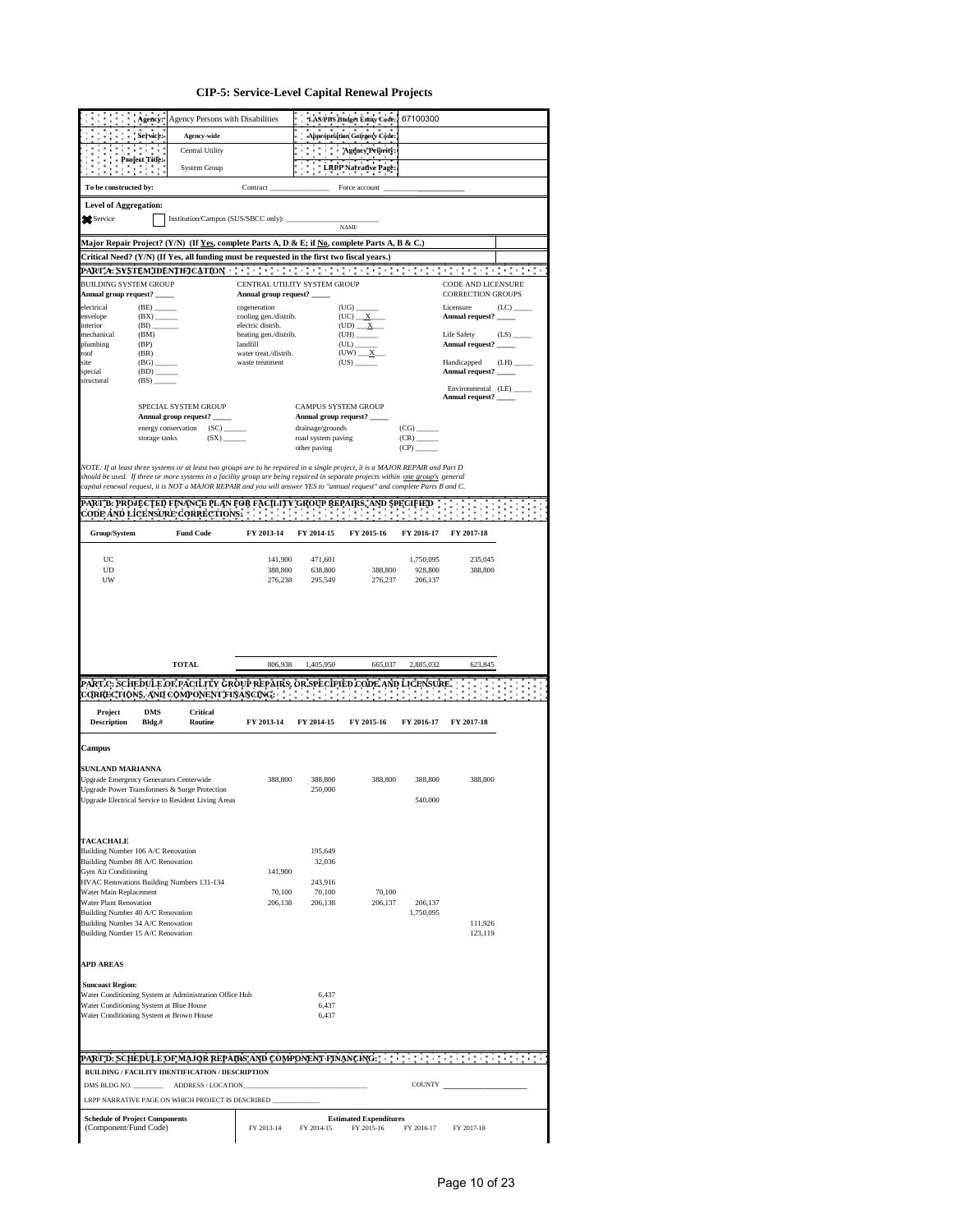| Total: All Costs by Fund Code                           | <b>Fund Code</b> | FY 2013-14 | FY 2014-15 | FY 2015-16 | FY 2016-17 | FY 2017-18 |  |
|---------------------------------------------------------|------------------|------------|------------|------------|------------|------------|--|
|                                                         |                  |            |            |            |            |            |  |
|                                                         |                  |            |            |            |            |            |  |
|                                                         |                  |            |            |            |            |            |  |
|                                                         | <b>TOTAL</b>     |            |            |            |            |            |  |
|                                                         | Fund             |            |            |            |            |            |  |
| <b>Incremental Facility</b><br><b>Maintenance Costs</b> | Code             | FY 2013-14 | FY 2014-15 | FY 2015-16 | FY 2016-17 | FY 2017-18 |  |
|                                                         |                  |            |            |            |            |            |  |
| Salaries & Benefits                                     |                  |            |            |            |            |            |  |
|                                                         |                  |            |            |            |            |            |  |
|                                                         | ${\tt SUBTOTAL}$ |            |            |            |            |            |  |
| OPS                                                     |                  |            |            |            |            |            |  |
|                                                         |                  |            |            |            |            |            |  |
|                                                         | <b>SUBTOTAL</b>  |            |            |            |            |            |  |
| Expenses                                                |                  |            |            |            |            |            |  |
|                                                         |                  |            |            |            |            |            |  |
|                                                         | <b>SUBTOTAL</b>  |            |            |            |            |            |  |
|                                                         |                  |            |            |            |            |            |  |
| Other (specify)                                         |                  |            |            |            |            |            |  |
|                                                         |                  |            |            |            |            |            |  |
|                                                         | ( SUBTOTAL       |            |            |            |            |            |  |
|                                                         |                  |            |            |            |            |            |  |
| <b>Fund Totals</b>                                      |                  |            |            |            |            |            |  |
|                                                         |                  |            |            |            |            |            |  |
|                                                         | <b>TOTAL</b>     |            |            |            |            |            |  |
|                                                         |                  |            |            |            |            |            |  |
| Incremental                                             |                  |            |            |            |            |            |  |
| <b>Utility Costs</b>                                    |                  |            |            |            |            |            |  |
| Other (specify)                                         |                  |            |            |            |            |            |  |
|                                                         |                  |            |            |            |            |            |  |
|                                                         | <b>TOTAL</b>     |            |            |            |            |            |  |
|                                                         |                  |            |            |            |            |            |  |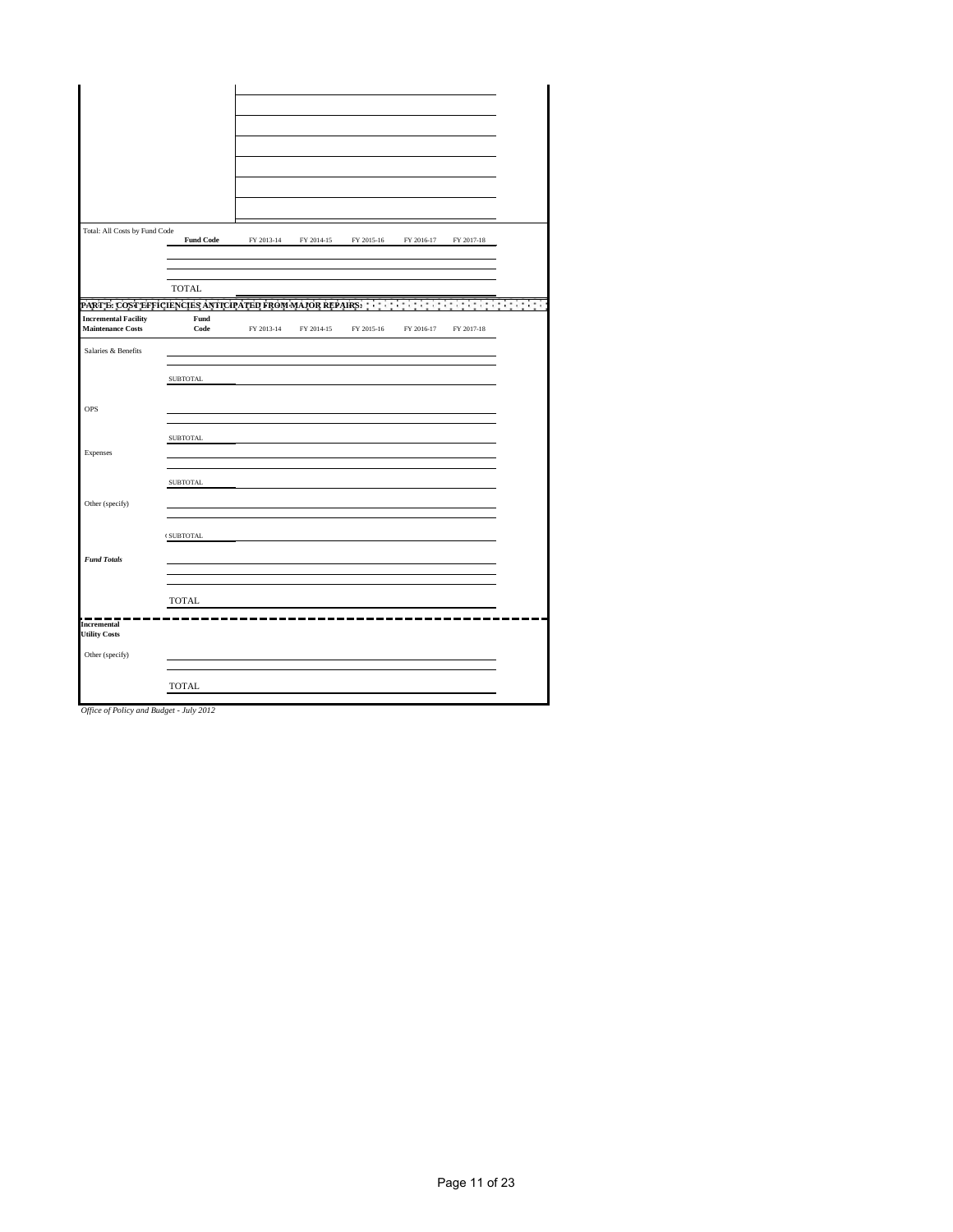|                                                                                                                                             | Agency:                                              | Agency Persons with Disabilities                                                                                                |                                            |                                        | <b>LAS/PBS Budget Entity Code:</b> | 67100300                                              |                                              |      |  |  |
|---------------------------------------------------------------------------------------------------------------------------------------------|------------------------------------------------------|---------------------------------------------------------------------------------------------------------------------------------|--------------------------------------------|----------------------------------------|------------------------------------|-------------------------------------------------------|----------------------------------------------|------|--|--|
|                                                                                                                                             | Service:                                             | Agency-wide                                                                                                                     |                                            |                                        | Appropriation Category Code:       |                                                       |                                              |      |  |  |
|                                                                                                                                             |                                                      | Code & Licensure Corrections-                                                                                                   |                                            |                                        | <b>Agency Priority:</b>            |                                                       |                                              |      |  |  |
|                                                                                                                                             | Project Title:                                       | Enviromental (LE)                                                                                                               |                                            |                                        | <b>LRPP Narrative Page:</b>        |                                                       |                                              |      |  |  |
| To be constructed by:                                                                                                                       |                                                      |                                                                                                                                 | Contract                                   |                                        | Force account                      |                                                       |                                              |      |  |  |
| <b>Level of Aggregation:</b>                                                                                                                |                                                      |                                                                                                                                 |                                            |                                        |                                    |                                                       |                                              |      |  |  |
| Service                                                                                                                                     |                                                      |                                                                                                                                 |                                            |                                        |                                    |                                                       |                                              |      |  |  |
|                                                                                                                                             |                                                      |                                                                                                                                 |                                            |                                        |                                    |                                                       |                                              |      |  |  |
|                                                                                                                                             |                                                      | Major Repair Project? (Y/N) (If Yes, complete Parts A, D & E; if No, complete Parts A, B & C.)                                  |                                            |                                        |                                    |                                                       |                                              |      |  |  |
| Critical Need? (Y/N) (If Yes, all funding must be requested in the first two fiscal years.)<br><b>PART A: SYSTEM IDENTIFICATION ENDING:</b> |                                                      |                                                                                                                                 |                                            |                                        |                                    |                                                       |                                              |      |  |  |
| <b>BUILDING SYSTEM GROUP</b>                                                                                                                |                                                      |                                                                                                                                 | CENTRAL UTILITY SYSTEM GROUP               |                                        |                                    |                                                       | <b>CODE AND LICENSURE</b>                    |      |  |  |
| Annual group request? _____                                                                                                                 |                                                      |                                                                                                                                 | Annual group request?                      |                                        |                                    |                                                       | <b>CORRECTION GROUPS</b>                     |      |  |  |
| electrical                                                                                                                                  | $(BE)$ <sub>______</sub>                             |                                                                                                                                 | cogeneration                               |                                        |                                    |                                                       | Licensure                                    | (LC) |  |  |
| envelope<br>interior                                                                                                                        | $(BX)$ <sub>______</sub><br>(BI)                     |                                                                                                                                 | cooling gen./distrib.<br>electric distrib. |                                        |                                    |                                                       | Annual request? _____                        |      |  |  |
| mechanical                                                                                                                                  | $(BM)$ <sub>_____</sub>                              |                                                                                                                                 | heating gen./distrib.                      |                                        |                                    |                                                       | Life Safety                                  | (LS) |  |  |
| plumbing<br>roof                                                                                                                            | $(BP)$ <sub>______</sub><br>$(BR)$ <sub>______</sub> |                                                                                                                                 | landfill<br>water treat./distrib.          |                                        | (UL)<br>$(UW)$ <sub>______</sub>   |                                                       | Annual request? _____                        |      |  |  |
| site                                                                                                                                        | $(BG)$ <sub>_______</sub>                            |                                                                                                                                 | waste treatment                            |                                        | (US)                               |                                                       | Handicapped                                  | (LH) |  |  |
| special<br>structural                                                                                                                       | $(BD)$ <sub>______</sub><br>$(BS)$ <sub>____</sub>   |                                                                                                                                 |                                            |                                        |                                    |                                                       | Annual request? _____                        |      |  |  |
|                                                                                                                                             |                                                      |                                                                                                                                 |                                            |                                        |                                    |                                                       | Environmental $(LE)$ __X_<br>Annual request? |      |  |  |
|                                                                                                                                             |                                                      | SPECIAL SYSTEM GROUP                                                                                                            |                                            | <b>CAMPUS SYSTEM GROUP</b>             |                                    |                                                       |                                              |      |  |  |
|                                                                                                                                             |                                                      | Annual group request? _____                                                                                                     |                                            |                                        | Annual group request? _____        |                                                       |                                              |      |  |  |
|                                                                                                                                             | storage tanks                                        | energy conservation<br>(SX)                                                                                                     |                                            | drainage/grounds<br>road system paving |                                    | $(CG)$ <sub>_______</sub><br>$(CR)$ <sub>______</sub> |                                              |      |  |  |
|                                                                                                                                             |                                                      |                                                                                                                                 |                                            | other paving                           |                                    |                                                       |                                              |      |  |  |
|                                                                                                                                             |                                                      | NOTE: If at least three systems or at least two groups are to be repaired in a single project, it is a MAJOR REPAIR and Part D  |                                            |                                        |                                    |                                                       |                                              |      |  |  |
|                                                                                                                                             |                                                      | should be used. If three or more systems in a facility group are being repaired in separate projects within one group's general |                                            |                                        |                                    |                                                       |                                              |      |  |  |
|                                                                                                                                             |                                                      | capital renewal request, it is NOT a MAJOR REPAIR and you will answer YES to "annual request" and complete Parts B and C.       |                                            |                                        |                                    |                                                       |                                              |      |  |  |
|                                                                                                                                             |                                                      | PART B: PROJECTED FINANCE PLAN FOR FACILITY GROUP REPAIRS, AND SPECIFIED                                                        |                                            |                                        |                                    |                                                       |                                              |      |  |  |
|                                                                                                                                             |                                                      | <b>CODE AND LICENSURE CORRECTIONS:</b>                                                                                          |                                            |                                        |                                    |                                                       |                                              |      |  |  |
| Group/System                                                                                                                                |                                                      | <b>Fund Code</b>                                                                                                                | FY 2013-14                                 | FY 2014-15                             | FY 2015-16                         | FY 2016-17                                            | FY 2017-18                                   |      |  |  |
| LE                                                                                                                                          |                                                      |                                                                                                                                 |                                            | 441,990                                | 354,495                            | 354,495                                               | 762,423                                      |      |  |  |
|                                                                                                                                             |                                                      |                                                                                                                                 |                                            |                                        |                                    |                                                       |                                              |      |  |  |
|                                                                                                                                             |                                                      |                                                                                                                                 |                                            |                                        |                                    |                                                       |                                              |      |  |  |
|                                                                                                                                             |                                                      |                                                                                                                                 |                                            |                                        |                                    |                                                       |                                              |      |  |  |
|                                                                                                                                             |                                                      |                                                                                                                                 |                                            |                                        |                                    |                                                       |                                              |      |  |  |
|                                                                                                                                             |                                                      |                                                                                                                                 |                                            |                                        |                                    |                                                       |                                              |      |  |  |
|                                                                                                                                             |                                                      |                                                                                                                                 |                                            |                                        |                                    |                                                       |                                              |      |  |  |
|                                                                                                                                             |                                                      |                                                                                                                                 |                                            |                                        |                                    |                                                       |                                              |      |  |  |
|                                                                                                                                             |                                                      | <b>TOTAL</b>                                                                                                                    | $\boldsymbol{0}$                           | 441,990                                | 354,495                            | 354,495                                               | 762,423                                      |      |  |  |
|                                                                                                                                             |                                                      | PART C. SCHEDULE OF FACILITY GROUP REPAIRS, OR SPECIFIED CODE AND LICENSURE<br>ORRECTIONS, AND COMPONENT FINANCING:             |                                            |                                        |                                    |                                                       |                                              |      |  |  |
| Project                                                                                                                                     | <b>DMS</b>                                           | <b>Critical</b>                                                                                                                 |                                            |                                        |                                    |                                                       |                                              |      |  |  |
|                                                                                                                                             |                                                      |                                                                                                                                 |                                            |                                        |                                    |                                                       |                                              |      |  |  |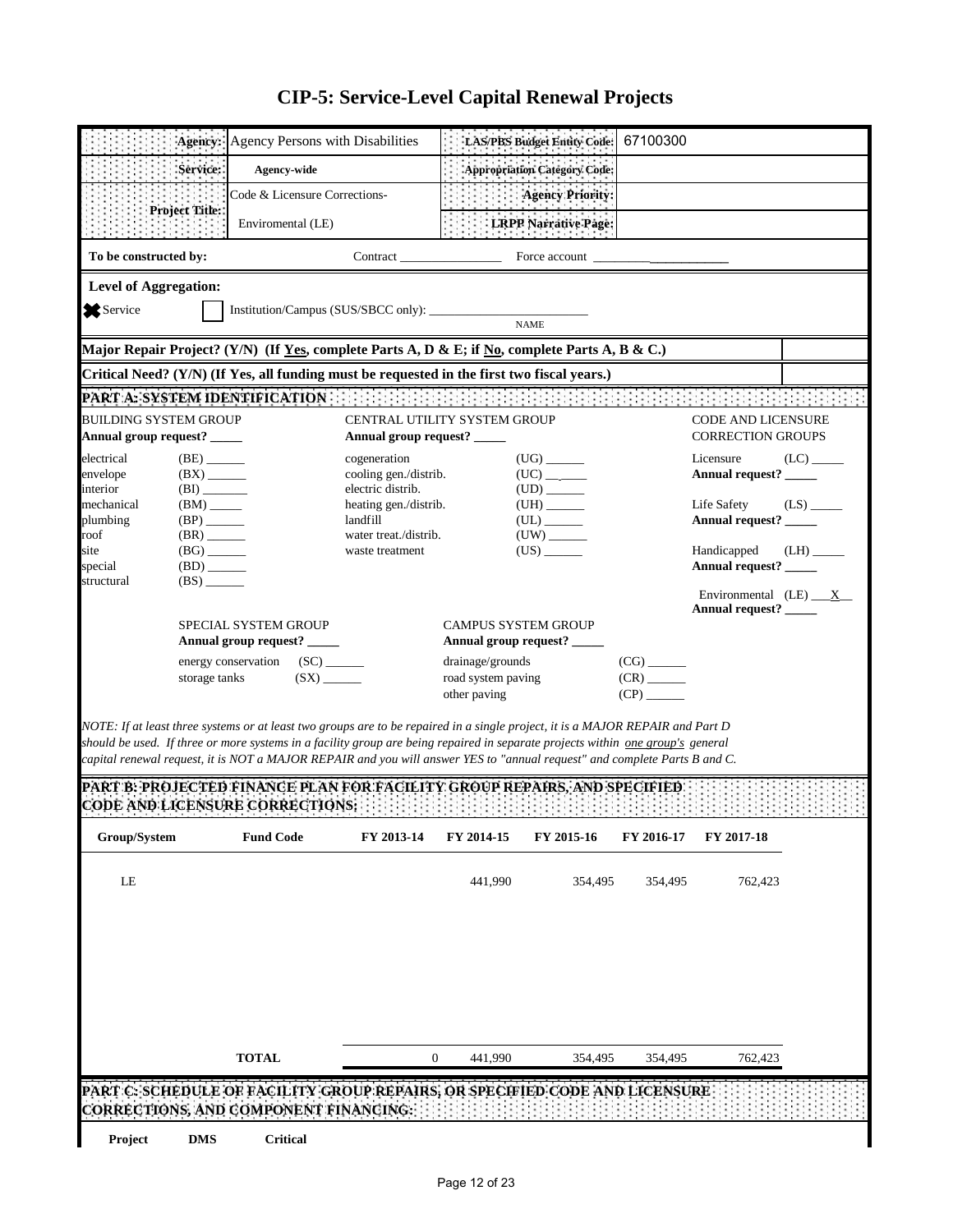|                                                                                                                       |                                                  | FY 2013-14                                                 | FY 2014-15 | FY 2015-16                                  | FY 2016-17         | FY 2017-18                    |
|-----------------------------------------------------------------------------------------------------------------------|--------------------------------------------------|------------------------------------------------------------|------------|---------------------------------------------|--------------------|-------------------------------|
| <b>Campus</b>                                                                                                         |                                                  |                                                            |            |                                             |                    |                               |
| <b>TACACHALE</b><br>Asbestos Abatement<br><b>Lead Abatement</b><br>Remove Old Sewage Plant                            |                                                  |                                                            | 441,990    | 220,995<br>133,500                          | 220,995<br>133,500 | 220,992<br>133,500<br>407,931 |
|                                                                                                                       |                                                  |                                                            |            |                                             |                    |                               |
|                                                                                                                       |                                                  |                                                            |            |                                             |                    |                               |
|                                                                                                                       |                                                  | PART D. SCHEDULE OF MAJOR REPAIRS AND COMPONENT FINANCING: |            |                                             |                    |                               |
|                                                                                                                       | BUILDING / FACILITY IDENTIFICATION / DESCRIPTION |                                                            |            |                                             | $\sim$ $\sim$      | $\sim$ $\sim$<br>COUNTY       |
|                                                                                                                       |                                                  |                                                            |            |                                             |                    |                               |
| LRPP NARRATIVE PAGE ON WHICH PROJECT IS DESCRIBED _<br><b>Schedule of Project Components</b><br>(Component/Fund Code) |                                                  |                                                            |            |                                             |                    |                               |
|                                                                                                                       |                                                  | FY 2013-14                                                 | FY 2014-15 | <b>Estimated Expenditures</b><br>FY 2015-16 | FY 2016-17         | FY 2017-18                    |
|                                                                                                                       |                                                  |                                                            |            |                                             |                    |                               |
|                                                                                                                       |                                                  |                                                            |            |                                             |                    |                               |
|                                                                                                                       |                                                  |                                                            |            |                                             |                    |                               |
| Total: All Costs by Fund Code                                                                                         |                                                  |                                                            |            |                                             |                    |                               |
|                                                                                                                       | <b>Fund Code</b>                                 | FY 2013-14                                                 | FY 2014-15 | FY 2015-16                                  | FY 2016-17         | FY 2017-18                    |
|                                                                                                                       | <b>TOTAL</b>                                     |                                                            |            |                                             |                    |                               |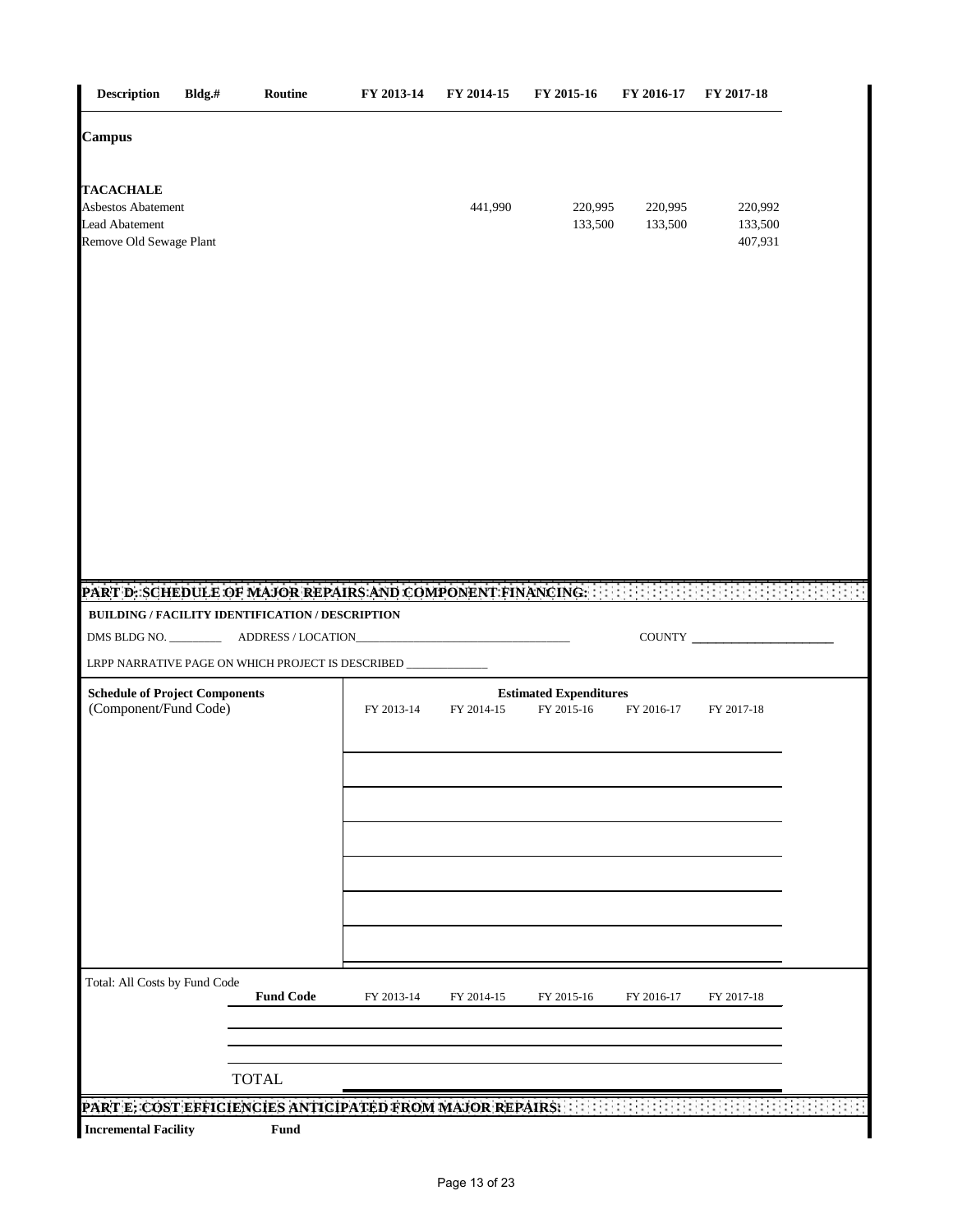| <b>Maintenance Costs</b>                   | Code             | FY 2013-14 | FY 2014-15 | FY 2015-16 | FY 2016-17 | FY 2017-18 |
|--------------------------------------------|------------------|------------|------------|------------|------------|------------|
| Salaries & Benefits                        |                  |            |            |            |            |            |
|                                            | <b>SUBTOTAL</b>  |            |            |            |            |            |
| <b>OPS</b>                                 |                  |            |            |            |            |            |
|                                            | <b>SUBTOTAL</b>  |            |            |            |            |            |
| Expenses                                   |                  |            |            |            |            |            |
|                                            | <b>SUBTOTAL</b>  |            |            |            |            |            |
| Other (specify)                            |                  |            |            |            |            |            |
|                                            | <b>CSUBTOTAL</b> |            |            |            |            |            |
| <b>Fund Totals</b>                         |                  |            |            |            |            |            |
|                                            | <b>TOTAL</b>     |            |            |            |            |            |
| <b>Incremental</b><br><b>Utility Costs</b> |                  |            |            |            |            |            |
| Other (specify)                            |                  |            |            |            |            |            |
|                                            | <b>TOTAL</b>     |            |            |            |            |            |

*Office of Policy and Budget - July 2012*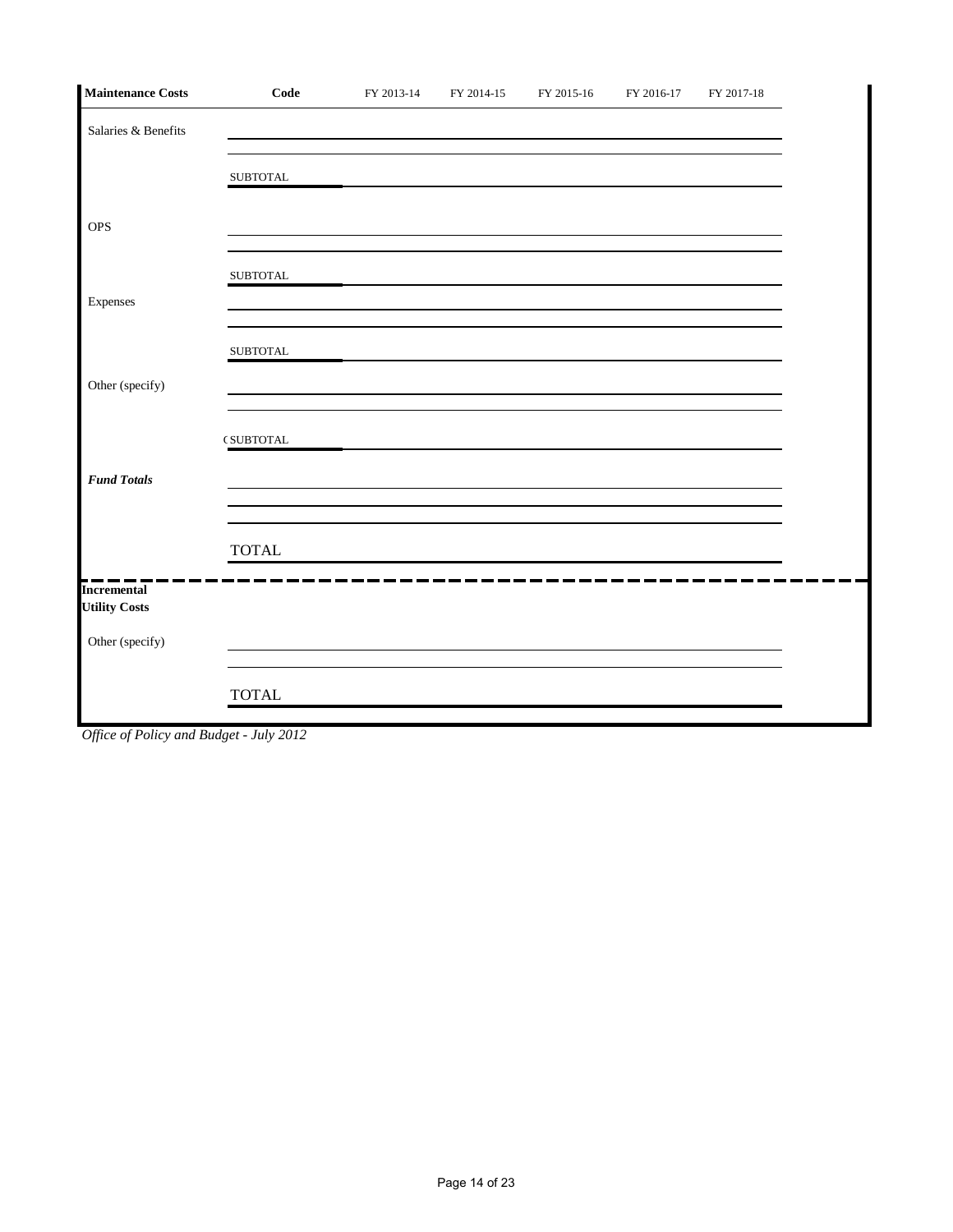|                                                                                                        |                                                     | Agency: Agency Persons with Disabilities                                                                                                                                                                                                                                                                                                                                                       |                                                                    |                                                        | <b>LAS/PBS Budget Entity Code:</b>                                                                                                                                                                                                                                                                                                                                                                                                                                                        | 67100300                                                      |                                                       |          |  |
|--------------------------------------------------------------------------------------------------------|-----------------------------------------------------|------------------------------------------------------------------------------------------------------------------------------------------------------------------------------------------------------------------------------------------------------------------------------------------------------------------------------------------------------------------------------------------------|--------------------------------------------------------------------|--------------------------------------------------------|-------------------------------------------------------------------------------------------------------------------------------------------------------------------------------------------------------------------------------------------------------------------------------------------------------------------------------------------------------------------------------------------------------------------------------------------------------------------------------------------|---------------------------------------------------------------|-------------------------------------------------------|----------|--|
|                                                                                                        | Service:                                            | Agency-wide                                                                                                                                                                                                                                                                                                                                                                                    |                                                                    |                                                        | <b>Appropriation Category Code:</b>                                                                                                                                                                                                                                                                                                                                                                                                                                                       |                                                               |                                                       |          |  |
|                                                                                                        |                                                     | Code & Licensure Corrections-                                                                                                                                                                                                                                                                                                                                                                  |                                                                    |                                                        | <b>Agency Priority:</b>                                                                                                                                                                                                                                                                                                                                                                                                                                                                   |                                                               |                                                       |          |  |
|                                                                                                        | Project Title:                                      | Handicapped (LH)                                                                                                                                                                                                                                                                                                                                                                               |                                                                    |                                                        | LRPP Narrative Page:                                                                                                                                                                                                                                                                                                                                                                                                                                                                      |                                                               |                                                       |          |  |
| To be constructed by:                                                                                  |                                                     |                                                                                                                                                                                                                                                                                                                                                                                                | Contract $\_\_$                                                    |                                                        | Force account                                                                                                                                                                                                                                                                                                                                                                                                                                                                             |                                                               |                                                       |          |  |
| <b>Level of Aggregation:</b>                                                                           |                                                     |                                                                                                                                                                                                                                                                                                                                                                                                |                                                                    |                                                        |                                                                                                                                                                                                                                                                                                                                                                                                                                                                                           |                                                               |                                                       |          |  |
| Service                                                                                                |                                                     |                                                                                                                                                                                                                                                                                                                                                                                                |                                                                    |                                                        | NAME                                                                                                                                                                                                                                                                                                                                                                                                                                                                                      |                                                               |                                                       |          |  |
| Major Repair Project? (Y/N) (If <u>Yes</u> , complete Parts A, D & E; if No, complete Parts A, B & C.) |                                                     |                                                                                                                                                                                                                                                                                                                                                                                                |                                                                    |                                                        |                                                                                                                                                                                                                                                                                                                                                                                                                                                                                           |                                                               |                                                       |          |  |
|                                                                                                        |                                                     | Critical Need? (Y/N) (If Yes, all funding must be requested in the first two fiscal years.)                                                                                                                                                                                                                                                                                                    |                                                                    |                                                        |                                                                                                                                                                                                                                                                                                                                                                                                                                                                                           |                                                               |                                                       |          |  |
|                                                                                                        |                                                     | PART A: SYSTEM IDENTIFICATION AND ALL AND ALL AND ALL AND ALL                                                                                                                                                                                                                                                                                                                                  |                                                                    |                                                        |                                                                                                                                                                                                                                                                                                                                                                                                                                                                                           |                                                               |                                                       |          |  |
| <b>BUILDING SYSTEM GROUP</b><br>Annual group request? _____                                            |                                                     |                                                                                                                                                                                                                                                                                                                                                                                                | <b>CENTRAL UTILITY SYSTEM GROUP</b><br>Annual group request? _____ |                                                        |                                                                                                                                                                                                                                                                                                                                                                                                                                                                                           |                                                               | <b>CODE AND LICENSURE</b><br><b>CORRECTION GROUPS</b> |          |  |
| electrical                                                                                             | (BE)                                                |                                                                                                                                                                                                                                                                                                                                                                                                | cogeneration                                                       |                                                        | $({\rm UG}) \begin{tabular}{c} \begin{tabular}{c} \multicolumn{2}{c} {\textbf{0}}\\ \multicolumn{2}{c} {\textbf{0}}\\ \multicolumn{2}{c} {\textbf{0}}\\ \multicolumn{2}{c} {\textbf{0}}\\ \multicolumn{2}{c} {\textbf{0}}\\ \multicolumn{2}{c} {\textbf{0}}\\ \multicolumn{2}{c} {\textbf{0}}\\ \multicolumn{2}{c} {\textbf{0}}\\ \multicolumn{2}{c} {\textbf{0}}\\ \multicolumn{2}{c} {\textbf{0}}\\ \multicolumn{2}{c} {\textbf{0}}\\ \multicolumn{2}{c} {\textbf{0}}\\ \multicolumn{2$ |                                                               | Licensure                                             | (LC)     |  |
| envelope<br>interior                                                                                   | (BX)<br>(BI)                                        |                                                                                                                                                                                                                                                                                                                                                                                                | cooling gen./distrib.<br>electric distrib.                         |                                                        |                                                                                                                                                                                                                                                                                                                                                                                                                                                                                           |                                                               | Annual request? _____                                 |          |  |
| mechanical<br>plumbing                                                                                 | $(BM)$ <sub>_____</sub><br>$(BP)$ <sub>______</sub> |                                                                                                                                                                                                                                                                                                                                                                                                | heating gen./distrib.<br>landfill                                  |                                                        |                                                                                                                                                                                                                                                                                                                                                                                                                                                                                           |                                                               | Life Safety<br>Annual request? _____                  | (LS)     |  |
| roof                                                                                                   | $(BR)$ <sub>______</sub>                            |                                                                                                                                                                                                                                                                                                                                                                                                | water treat./distrib.                                              |                                                        |                                                                                                                                                                                                                                                                                                                                                                                                                                                                                           |                                                               |                                                       |          |  |
| site<br>special                                                                                        | (BG)<br>(BD)                                        |                                                                                                                                                                                                                                                                                                                                                                                                | waste treatment                                                    |                                                        | (US)                                                                                                                                                                                                                                                                                                                                                                                                                                                                                      |                                                               | Handicapped<br>Annual request? _____                  | $(LH)$ X |  |
| structural                                                                                             | (BS)                                                |                                                                                                                                                                                                                                                                                                                                                                                                |                                                                    |                                                        |                                                                                                                                                                                                                                                                                                                                                                                                                                                                                           |                                                               | Environmental (LE) ______                             |          |  |
|                                                                                                        |                                                     | SPECIAL SYSTEM GROUP<br>Annual group request? _____                                                                                                                                                                                                                                                                                                                                            |                                                                    | <b>CAMPUS SYSTEM GROUP</b>                             | Annual group request? ____                                                                                                                                                                                                                                                                                                                                                                                                                                                                |                                                               | Annual request? _____                                 |          |  |
|                                                                                                        | storage tanks                                       | energy conservation<br>(SX)                                                                                                                                                                                                                                                                                                                                                                    |                                                                    | drainage/grounds<br>road system paving<br>other paving |                                                                                                                                                                                                                                                                                                                                                                                                                                                                                           | $(CG)$ <sub>_______</sub><br>$(CR)$ <sub>______</sub><br>(CP) |                                                       |          |  |
|                                                                                                        |                                                     | NOTE: If at least three systems or at least two groups are to be repaired in a single project, it is a MAJOR REPAIR and Part D<br>should be used. If three or more systems in a facility group are being repaired in separate projects within one group's general<br>capital renewal request, it is NOT a MAJOR REPAIR and you will answer YES to "annual request" and complete Parts B and C. |                                                                    |                                                        |                                                                                                                                                                                                                                                                                                                                                                                                                                                                                           |                                                               |                                                       |          |  |
|                                                                                                        |                                                     | PART B: PROJECTED FINANCE PLAN FOR FACILITY GROUP REPAIRS, AND SPECIFIED<br><b>CODE AND LICENSURE CORRECTIONS:</b>                                                                                                                                                                                                                                                                             |                                                                    |                                                        |                                                                                                                                                                                                                                                                                                                                                                                                                                                                                           |                                                               |                                                       |          |  |
| Group/System                                                                                           |                                                     | <b>Fund Code</b>                                                                                                                                                                                                                                                                                                                                                                               | FY 2013-14                                                         | FY 2014-15                                             | FY 2015-16                                                                                                                                                                                                                                                                                                                                                                                                                                                                                | FY 2016-17                                                    | FY 2017-18                                            |          |  |
| ${\rm LH}$                                                                                             |                                                     |                                                                                                                                                                                                                                                                                                                                                                                                | 134,900                                                            | 551,418                                                | 129,886                                                                                                                                                                                                                                                                                                                                                                                                                                                                                   | 86,708                                                        | 86,708                                                |          |  |
|                                                                                                        |                                                     |                                                                                                                                                                                                                                                                                                                                                                                                |                                                                    |                                                        |                                                                                                                                                                                                                                                                                                                                                                                                                                                                                           |                                                               |                                                       |          |  |
|                                                                                                        |                                                     |                                                                                                                                                                                                                                                                                                                                                                                                |                                                                    |                                                        |                                                                                                                                                                                                                                                                                                                                                                                                                                                                                           |                                                               |                                                       |          |  |
|                                                                                                        |                                                     |                                                                                                                                                                                                                                                                                                                                                                                                |                                                                    |                                                        |                                                                                                                                                                                                                                                                                                                                                                                                                                                                                           |                                                               |                                                       |          |  |
|                                                                                                        |                                                     |                                                                                                                                                                                                                                                                                                                                                                                                |                                                                    |                                                        |                                                                                                                                                                                                                                                                                                                                                                                                                                                                                           |                                                               |                                                       |          |  |
|                                                                                                        |                                                     | <b>TOTAL</b>                                                                                                                                                                                                                                                                                                                                                                                   | 134,900                                                            | 551,418                                                | 129,886                                                                                                                                                                                                                                                                                                                                                                                                                                                                                   | 86,708                                                        | 86,708                                                |          |  |
|                                                                                                        |                                                     | ART Ć. SCHEDULE OF FACILITY GROUP REPAIRS, OR SPECIFIED CODE AND LICENSURE<br>ORRECTIONS, AND COMPONENT FINANCING:                                                                                                                                                                                                                                                                             |                                                                    |                                                        |                                                                                                                                                                                                                                                                                                                                                                                                                                                                                           |                                                               |                                                       |          |  |
| Project                                                                                                | <b>DMS</b>                                          | <b>Critical</b>                                                                                                                                                                                                                                                                                                                                                                                |                                                                    |                                                        |                                                                                                                                                                                                                                                                                                                                                                                                                                                                                           |                                                               |                                                       |          |  |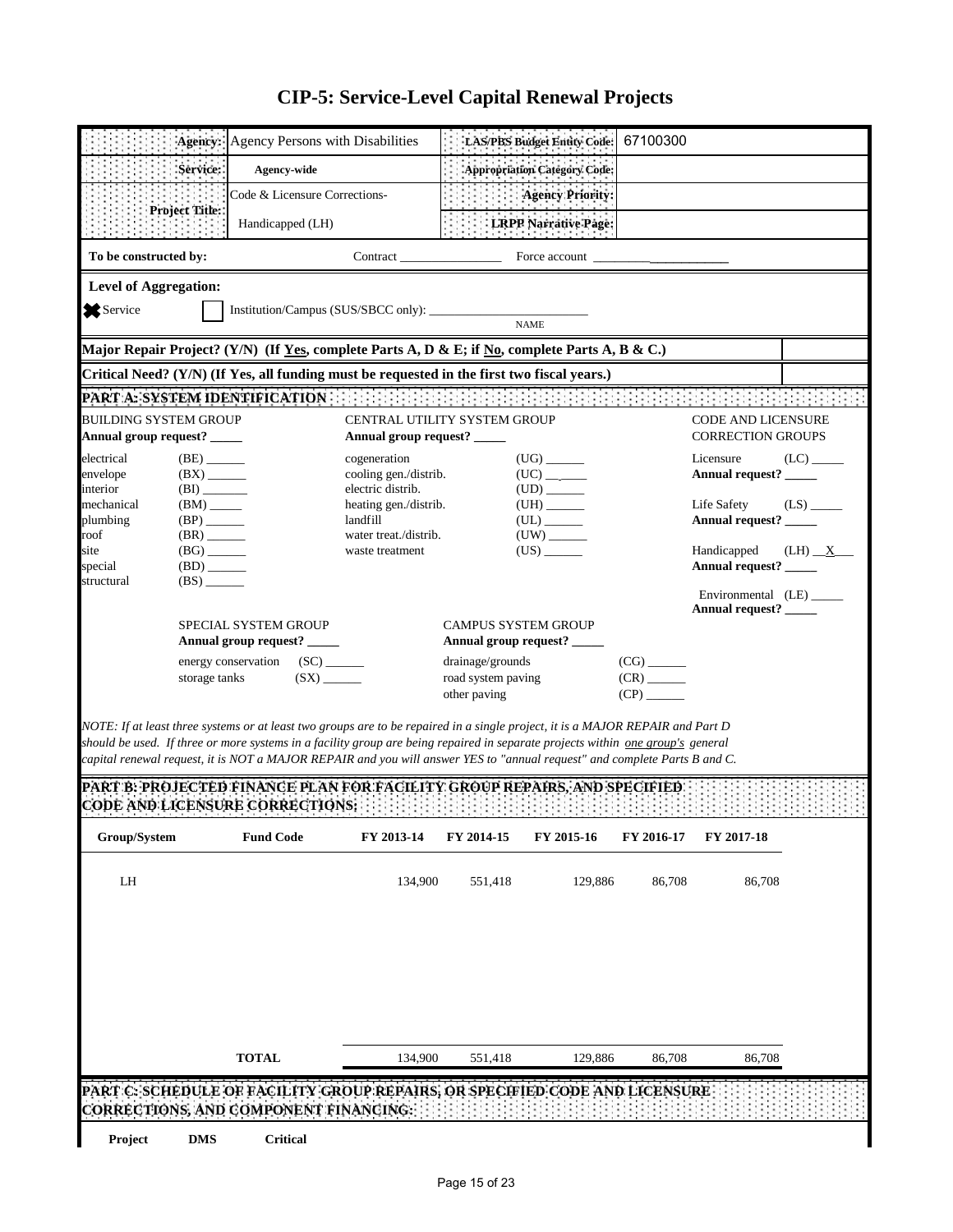| <b>Description</b>                                                          | Bldg.# | Routine                                           | FY 2013-14                                                 | FY 2014-15 | FY 2015-16                                  | FY 2016-17    | FY 2017-18 |
|-----------------------------------------------------------------------------|--------|---------------------------------------------------|------------------------------------------------------------|------------|---------------------------------------------|---------------|------------|
| <b>Campus</b>                                                               |        |                                                   |                                                            |            |                                             |               |            |
| <b>SUNLAND MARIANNA</b>                                                     |        |                                                   |                                                            |            |                                             |               |            |
| ADA Self-Evaluation and Transition Plan                                     |        |                                                   | 38,000                                                     |            |                                             |               |            |
| <b>Upgrade Handicap Accessibility Centerwide</b>                            |        |                                                   |                                                            | 378,000    |                                             |               |            |
| <b>TACACHALE</b>                                                            |        |                                                   |                                                            |            |                                             |               |            |
| <b>ADA</b> Compliance                                                       |        |                                                   |                                                            | 173,418    | 86,708                                      | 86,708        | 86,708     |
| ADA Self-Evaluation and Transition Plan<br><b>Exterior Lock Replacement</b> |        |                                                   | 56,000                                                     |            | 43,178                                      |               |            |
| <b>APD AREAS</b>                                                            |        |                                                   |                                                            |            |                                             |               |            |
| <b>Hawkins Park:</b>                                                        |        |                                                   |                                                            |            |                                             |               |            |
| ADA Self-Evaluation and Transition Plan                                     |        |                                                   | 3,600                                                      |            |                                             |               |            |
| Repair Walkways for ADA Compliance                                          |        |                                                   | 10,000                                                     |            |                                             |               |            |
| Hodges:                                                                     |        |                                                   |                                                            |            |                                             |               |            |
| <b>ADA Restroom Renovations</b>                                             |        |                                                   | 15,000                                                     |            |                                             |               |            |
| ADA Self-Evaluation and Transition Plan                                     |        |                                                   | 3,900                                                      |            |                                             |               |            |
| <b>Rish Park:</b>                                                           |        |                                                   |                                                            |            |                                             |               |            |
| ADA Self-Evaluation and Transition Plan                                     |        |                                                   | 5,000                                                      |            |                                             |               |            |
| <b>Suncoast Region:</b>                                                     |        |                                                   |                                                            |            |                                             |               |            |
| ADA Self-Evaluation and Transition Plan                                     |        |                                                   | 3,400                                                      |            |                                             |               |            |
|                                                                             |        |                                                   |                                                            |            |                                             |               |            |
|                                                                             |        |                                                   | PART D. SCHEDULE OF MAJOR REPAIRS AND COMPONENT FINANCING. |            |                                             |               |            |
|                                                                             |        | BUILDING / FACILITY IDENTIFICATION / DESCRIPTION  |                                                            |            |                                             |               |            |
|                                                                             |        |                                                   |                                                            |            |                                             | <b>COUNTY</b> |            |
|                                                                             |        | LRPP NARRATIVE PAGE ON WHICH PROJECT IS DESCRIBED |                                                            |            |                                             |               |            |
| <b>Schedule of Project Components</b><br>(Component/Fund Code)              |        |                                                   | FY 2013-14                                                 | FY 2014-15 | <b>Estimated Expenditures</b><br>FY 2015-16 | FY 2016-17    | FY 2017-18 |
|                                                                             |        |                                                   |                                                            |            |                                             |               |            |
|                                                                             |        |                                                   |                                                            |            |                                             |               |            |
|                                                                             |        |                                                   |                                                            |            |                                             |               |            |
|                                                                             |        |                                                   |                                                            |            |                                             |               |            |
|                                                                             |        |                                                   |                                                            |            |                                             |               |            |
|                                                                             |        |                                                   |                                                            |            |                                             |               |            |
|                                                                             |        |                                                   |                                                            |            |                                             |               |            |
|                                                                             |        |                                                   |                                                            |            |                                             |               |            |
|                                                                             |        |                                                   |                                                            |            |                                             |               |            |
|                                                                             |        |                                                   |                                                            |            |                                             |               |            |
|                                                                             |        |                                                   |                                                            |            |                                             |               |            |
| Total: All Costs by Fund Code                                               |        |                                                   |                                                            |            |                                             |               |            |
|                                                                             |        | <b>Fund Code</b>                                  | FY 2013-14                                                 | FY 2014-15 | FY 2015-16                                  | FY 2016-17    | FY 2017-18 |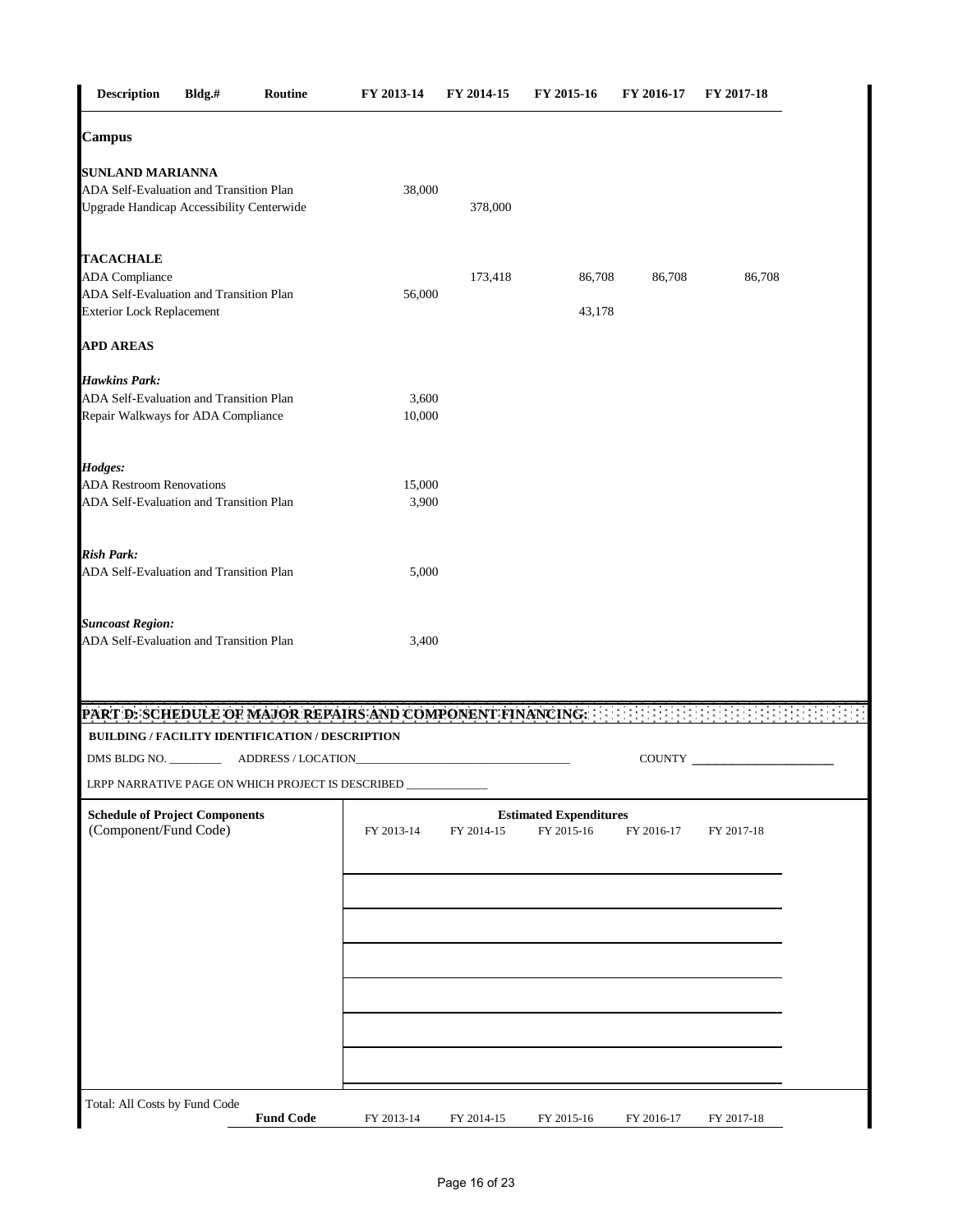|                                                           | <b>TOTAL</b>     |            |            |            |            |            |  |
|-----------------------------------------------------------|------------------|------------|------------|------------|------------|------------|--|
| PART E: COST EFFICIENCIES ANTICIPATED FROM MAJOR REPAIRS: |                  |            |            |            |            |            |  |
| <b>Incremental Facility</b><br><b>Maintenance Costs</b>   | Fund<br>Code     | FY 2013-14 | FY 2014-15 | FY 2015-16 | FY 2016-17 | FY 2017-18 |  |
| Salaries & Benefits                                       |                  |            |            |            |            |            |  |
|                                                           | <b>SUBTOTAL</b>  |            |            |            |            |            |  |
| <b>OPS</b>                                                |                  |            |            |            |            |            |  |
|                                                           | <b>SUBTOTAL</b>  |            |            |            |            |            |  |
| Expenses                                                  |                  |            |            |            |            |            |  |
|                                                           | <b>SUBTOTAL</b>  |            |            |            |            |            |  |
| Other (specify)                                           |                  |            |            |            |            |            |  |
|                                                           | <b>CSUBTOTAL</b> |            |            |            |            |            |  |
| <b>Fund Totals</b>                                        |                  |            |            |            |            |            |  |
|                                                           |                  |            |            |            |            |            |  |
|                                                           | <b>TOTAL</b>     |            |            |            |            |            |  |
| <b>Incremental</b><br><b>Utility Costs</b>                |                  |            |            |            |            |            |  |
| Other (specify)                                           |                  |            |            |            |            |            |  |
|                                                           | <b>TOTAL</b>     |            |            |            |            |            |  |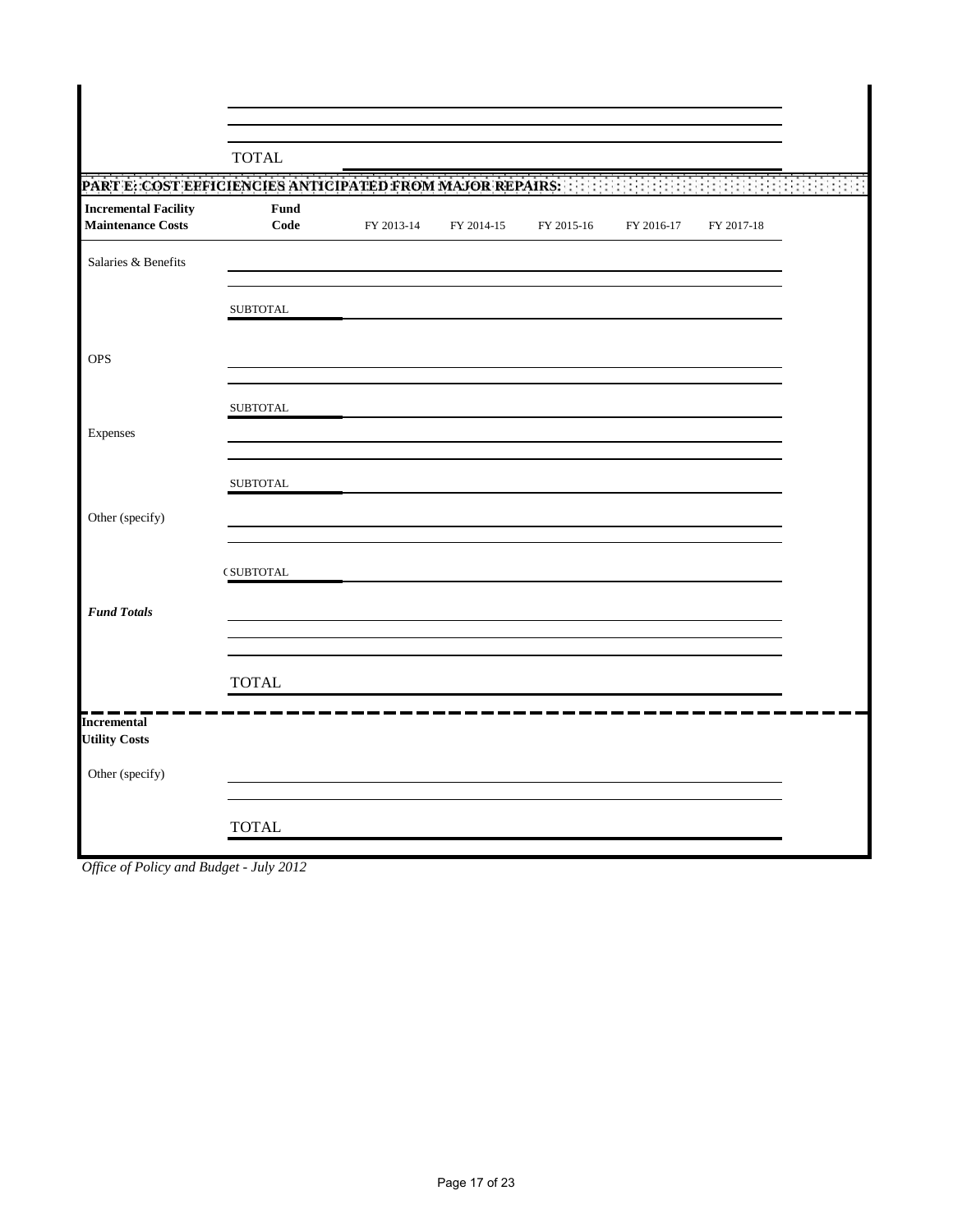|                                                       | : Agency: Agency Persons with Disabilities                                                            | LAS/PBS Budget Entity Code:         | 67100300                                              |  |
|-------------------------------------------------------|-------------------------------------------------------------------------------------------------------|-------------------------------------|-------------------------------------------------------|--|
| Service:                                              | Agency-wide                                                                                           | Appropriation Category Code:        |                                                       |  |
|                                                       | Code & Licensure Corrections-                                                                         | Agency Priority:                    |                                                       |  |
| Project Title:                                        | Licensure $(LC)$                                                                                      | LRPP Narrative Page:                |                                                       |  |
| To be constructed by:                                 |                                                                                                       | Contract<br>Force account           |                                                       |  |
| <b>Level of Aggregation:</b><br>Service               | Institution/Campus (SUS/SBCC only):                                                                   | <b>NAME</b>                         |                                                       |  |
|                                                       | Major Repair Project? (Y/N) (If <u>Yes,</u> complete Parts A, D & E; if No, complete Parts A, B & C.) |                                     |                                                       |  |
|                                                       | Critical Need? (Y/N) (If Yes, all funding must be requested in the first two fiscal years.)           |                                     |                                                       |  |
| PART A: SYSTEM IDENTIFICATION                         |                                                                                                       |                                     |                                                       |  |
| BUILDING SYSTEM GROUP<br>Annual group request? ______ | Annual group request?                                                                                 | <b>CENTRAL UTILITY SYSTEM GROUP</b> | <b>CODE AND LICENSURE</b><br><b>CORRECTION GROUPS</b> |  |

### **CIP-5: Service-Level Capital Renewal Projects**

| site       | (BG)                        | waste treatment | (US)                       | Handicapped<br>(LH)    |
|------------|-----------------------------|-----------------|----------------------------|------------------------|
| special    | (BD)                        |                 |                            | <b>Annual request?</b> |
| structural | (BS)                        |                 |                            |                        |
|            |                             |                 |                            |                        |
|            |                             |                 |                            | Annual request?        |
|            | <b>SPECIAL SYSTEM GROUP</b> |                 | <b>CAMPUS SYSTEM GROUP</b> |                        |
|            | Annual group request?       |                 | Annual group request?      |                        |
|            | (SC)<br>energy conservation |                 | drainage/grounds           | (CG)                   |
|            | storage tanks               | (SX)            | road system paving         | (CR)                   |
|            |                             |                 | other paving               | (CP)                   |
|            |                             |                 |                            |                        |

electrical (BE)  $_{\text{cogeneration}}$  cogeneration (UG)  $_{\text{C}}$  Licensure (LC)  $_{\text{X}}$ 

8 8 8 8

envelope (BX) \_\_\_\_\_ cooling gen./distrib. (UC) \_\_\_\_\_ **Annual request?** \_\_\_\_\_\_\_\_\_\_\_<br>interior (BI) electric distrib. (UD)

mechanical (BM) \_\_\_\_\_ heating gen./distrib. (UH) \_\_\_\_\_ Life Safety (LS) \_<br>plumbing (BP) \_\_\_\_ landfill (UL) (UL) \_\_\_\_ Annual request? plumbing (BP) andfill (UL) (UL) **Annual request?** and the contract of the contract of the contract of the contra<br>  $\begin{array}{ccc}\n\text{mod} & \text{if } \text{mod } n\text{ and } \text{mod } n\text{ and } \text{mod } n\text{ and } \text{mod } n\text{ and } \text{mod } n\text{ and } \text{mod } n\text{ and } \text{mod } n\text{ and } \text{mod } n\text{ and }$ 

electric distrib.

roof (BR) (BR) water treat./distrib.

*NOTE: If at least three systems or at least two groups are to be repaired in a single project, it is a MAJOR REPAIR and Part D should be used. If three or more systems in a facility group are being repaired in separate projects within one group's general capital renewal request, it is NOT a MAJOR REPAIR and you will answer YES to "annual request" and complete Parts B and C.*

**PART B: PROJECTED FINANCE PLAN FOR FACILITY GROUP REPAIRS, AND SPECIFIED CODE AND LICENSURE CORRECTIONS:** and the state of

| Group/System | <b>Fund Code</b> | FY 2013-14 | FY 2014-15                | FY 2015-16 | FY 2016-17 | FY 2017-18 |
|--------------|------------------|------------|---------------------------|------------|------------|------------|
| LC           |                  |            | 1,433,792                 | 774,160    | 716,896    | 716,896    |
|              |                  |            |                           |            |            |            |
|              |                  |            |                           |            |            |            |
|              |                  |            |                           |            |            |            |
|              | <b>TOTAL</b>     |            | 1,433,792<br>$\mathbf{0}$ | 774,160    | 716,896    | 716,896    |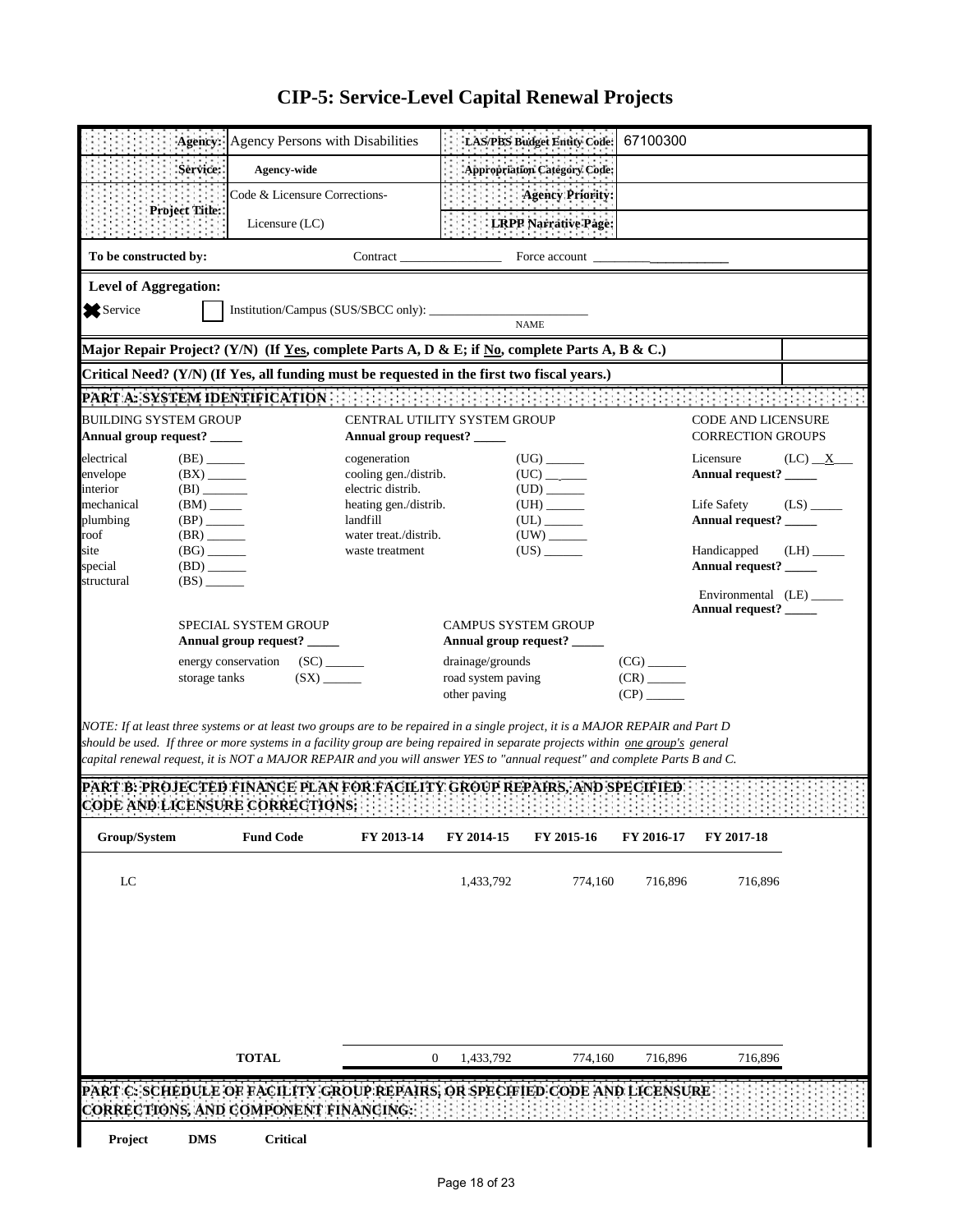| <b>Description</b>                                                         | Bldg.#                                                                                                                           | Routine                                                         | FY 2013-14 | FY 2014-15 | FY 2015-16                                  | FY 2016-17 | FY 2017-18 |  |
|----------------------------------------------------------------------------|----------------------------------------------------------------------------------------------------------------------------------|-----------------------------------------------------------------|------------|------------|---------------------------------------------|------------|------------|--|
| <b>Campus</b>                                                              |                                                                                                                                  |                                                                 |            |            |                                             |            |            |  |
| <b>TACACHALE</b><br>Road and Parking Lot Repair<br><b>Outdoor Lighting</b> |                                                                                                                                  |                                                                 |            | 1,433,792  | 716,896<br>57,264                           | 716,896    | 716,896    |  |
|                                                                            |                                                                                                                                  |                                                                 |            |            |                                             |            |            |  |
|                                                                            |                                                                                                                                  |                                                                 |            |            |                                             |            |            |  |
|                                                                            |                                                                                                                                  |                                                                 |            |            |                                             |            |            |  |
|                                                                            |                                                                                                                                  | PART D: SCHEDULE OF MAJOR REPAIRS AND COMPONENT FINANCING: :: : |            |            |                                             |            |            |  |
|                                                                            |                                                                                                                                  | BUILDING / FACILITY IDENTIFICATION / DESCRIPTION                |            |            |                                             |            | COUNTY     |  |
|                                                                            |                                                                                                                                  |                                                                 |            |            |                                             |            |            |  |
|                                                                            | LRPP NARRATIVE PAGE ON WHICH PROJECT IS DESCRIBED ____________<br><b>Schedule of Project Components</b><br>(Component/Fund Code) |                                                                 |            | FY 2014-15 | <b>Estimated Expenditures</b><br>FY 2015-16 | FY 2016-17 | FY 2017-18 |  |
|                                                                            |                                                                                                                                  |                                                                 |            |            |                                             |            |            |  |
|                                                                            |                                                                                                                                  |                                                                 |            |            |                                             |            |            |  |
|                                                                            |                                                                                                                                  |                                                                 |            |            |                                             |            |            |  |
| Total: All Costs by Fund Code                                              |                                                                                                                                  | <b>Fund Code</b>                                                | FY 2013-14 | FY 2014-15 | FY 2015-16                                  | FY 2016-17 | FY 2017-18 |  |
|                                                                            |                                                                                                                                  | <b>TOTAL</b>                                                    |            |            |                                             |            |            |  |
|                                                                            |                                                                                                                                  | PART E: COST EFFICIENCIES ANTICIPATED FROM MAJOR REPAIRS.       |            |            |                                             |            |            |  |
| <b>Incremental Facility</b><br><b>Maintenance Costs</b>                    |                                                                                                                                  | Fund<br>Code                                                    | FY 2013-14 | FY 2014-15 | FY 2015-16                                  | FY 2016-17 | FY 2017-18 |  |
| Salaries & Benefits                                                        |                                                                                                                                  |                                                                 |            |            |                                             |            |            |  |
|                                                                            |                                                                                                                                  | <b>SUBTOTAL</b>                                                 |            |            |                                             |            |            |  |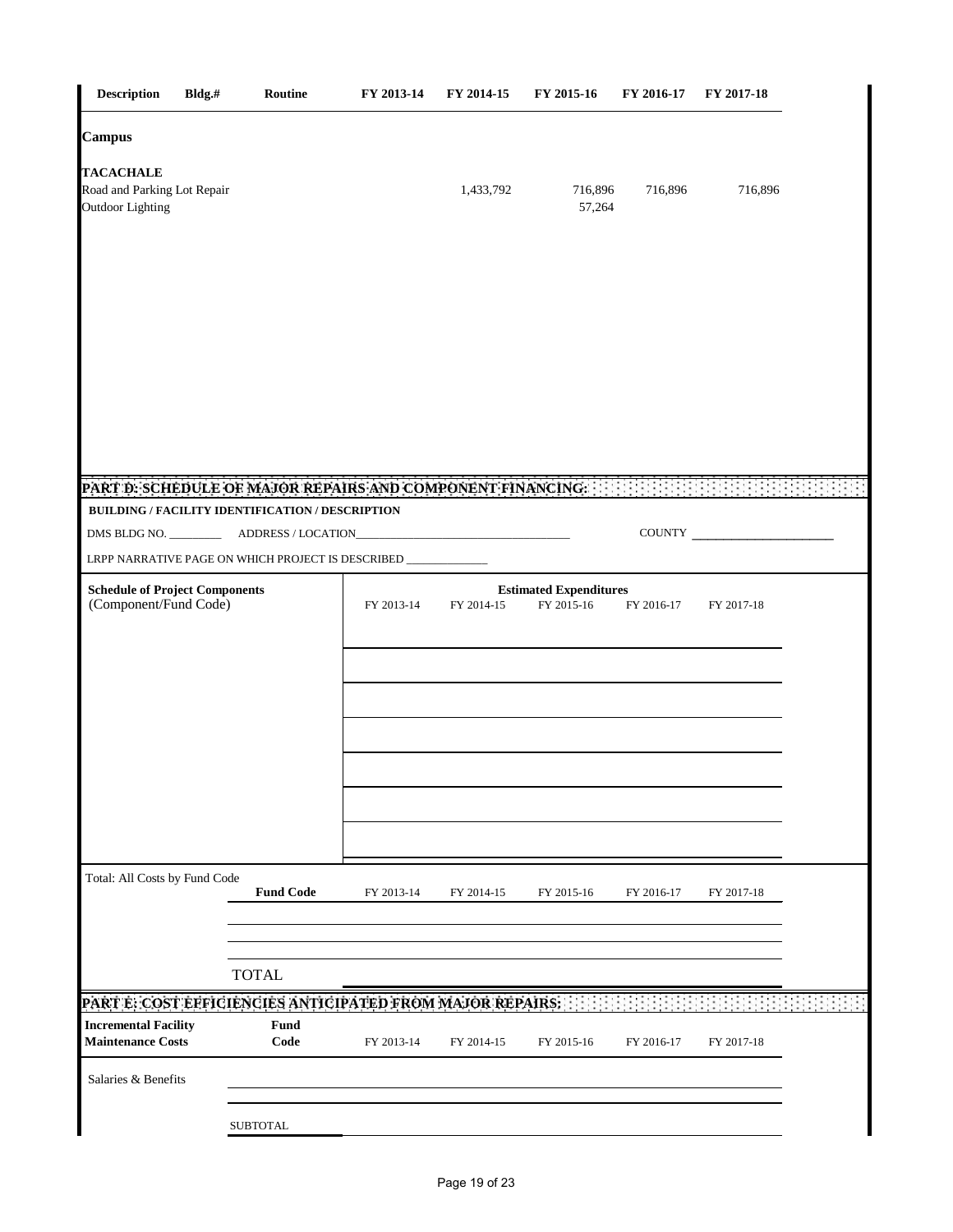| <b>OPS</b>                                 |                    |  |
|--------------------------------------------|--------------------|--|
| Expenses                                   | ${\tt SUBTOTAL}$   |  |
| Other (specify)                            | ${\tt SUBTOTAL}$   |  |
|                                            | $\sf C\, SUBTOTAL$ |  |
| <b>Fund Totals</b>                         |                    |  |
|                                            | <b>TOTAL</b>       |  |
| <b>Incremental</b><br><b>Utility Costs</b> |                    |  |
| Other (specify)                            |                    |  |
|                                            | <b>TOTAL</b>       |  |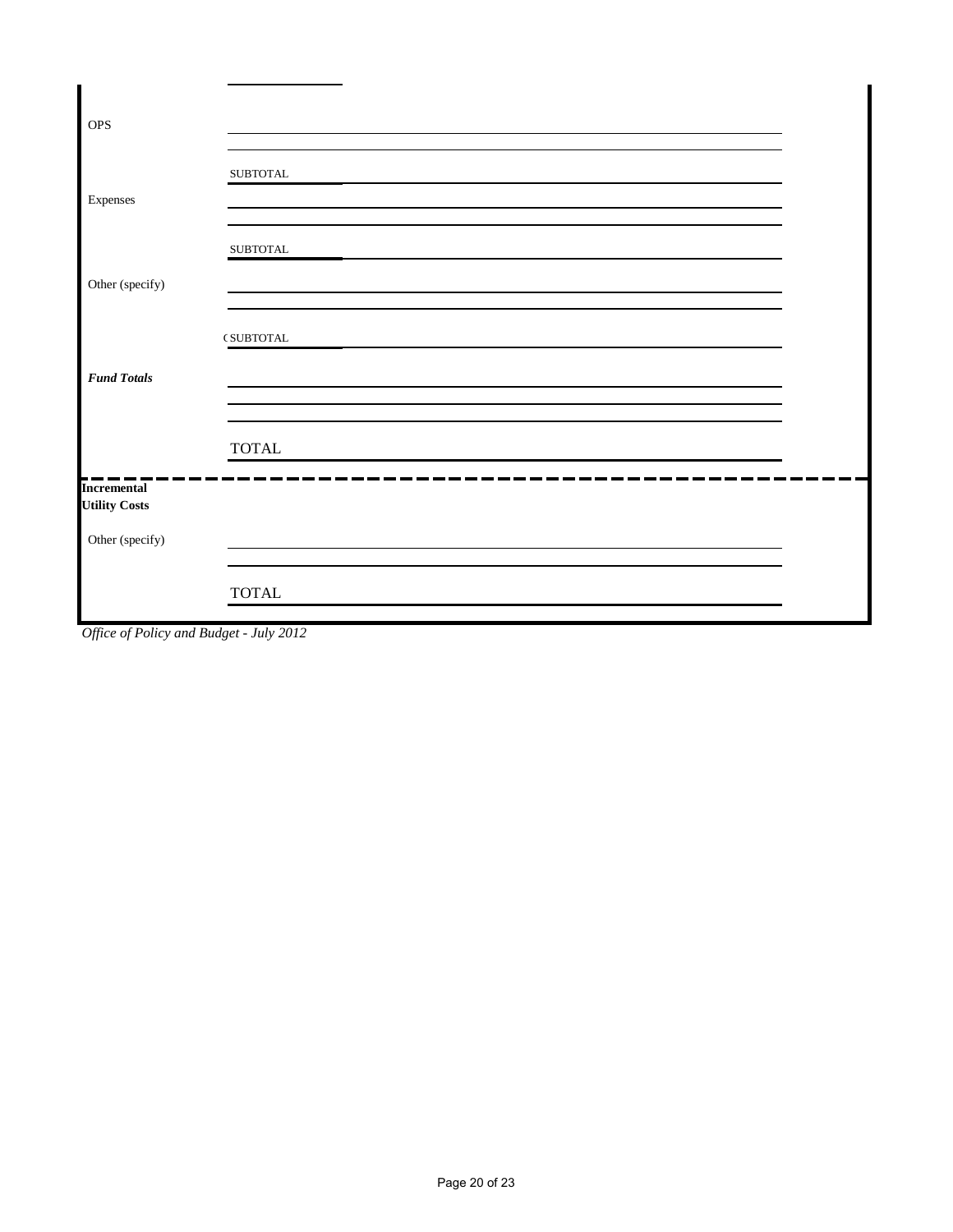|                                                                                                                                                                                               | 99 P.S<br>Agency:                                    | Agency Persons with Disabilities                                                                                                                                                                                                                                                                                                                                                                                                                                                                              |                                                       |                                                        | <b>LAS/PBS Budget Entity Code:</b> | 67100300                         |                                                       |            |  |  |
|-----------------------------------------------------------------------------------------------------------------------------------------------------------------------------------------------|------------------------------------------------------|---------------------------------------------------------------------------------------------------------------------------------------------------------------------------------------------------------------------------------------------------------------------------------------------------------------------------------------------------------------------------------------------------------------------------------------------------------------------------------------------------------------|-------------------------------------------------------|--------------------------------------------------------|------------------------------------|----------------------------------|-------------------------------------------------------|------------|--|--|
|                                                                                                                                                                                               | Service:                                             | Agency-wide                                                                                                                                                                                                                                                                                                                                                                                                                                                                                                   |                                                       |                                                        | Appropriation Category Code:       |                                  |                                                       |            |  |  |
|                                                                                                                                                                                               |                                                      | Code & Licensure Corrections-                                                                                                                                                                                                                                                                                                                                                                                                                                                                                 |                                                       |                                                        | <b>Agency Priority</b>             |                                  |                                                       |            |  |  |
|                                                                                                                                                                                               | Project Title:                                       | Life Safety (LS)                                                                                                                                                                                                                                                                                                                                                                                                                                                                                              |                                                       |                                                        | <b>LRPP</b> Narrative Page:        |                                  |                                                       |            |  |  |
| To be constructed by:                                                                                                                                                                         |                                                      |                                                                                                                                                                                                                                                                                                                                                                                                                                                                                                               | Contract                                              |                                                        | Force account                      |                                  |                                                       |            |  |  |
|                                                                                                                                                                                               | <b>Level of Aggregation:</b>                         |                                                                                                                                                                                                                                                                                                                                                                                                                                                                                                               |                                                       |                                                        |                                    |                                  |                                                       |            |  |  |
| Service                                                                                                                                                                                       |                                                      |                                                                                                                                                                                                                                                                                                                                                                                                                                                                                                               |                                                       |                                                        | <b>NAME</b>                        |                                  |                                                       |            |  |  |
|                                                                                                                                                                                               |                                                      |                                                                                                                                                                                                                                                                                                                                                                                                                                                                                                               |                                                       |                                                        |                                    |                                  |                                                       |            |  |  |
| Major Repair Project? (Y/N) (If Yes, complete Parts A, D & E; if No, complete Parts A, B & C.)<br>Critical Need? (Y/N) (If Yes, all funding must be requested in the first two fiscal years.) |                                                      |                                                                                                                                                                                                                                                                                                                                                                                                                                                                                                               |                                                       |                                                        |                                    |                                  |                                                       |            |  |  |
|                                                                                                                                                                                               |                                                      | PART A: SYSTEM IDENTIFICATION AND RESERVED AND RESERVED AND RESERVED AND                                                                                                                                                                                                                                                                                                                                                                                                                                      |                                                       |                                                        |                                    |                                  |                                                       |            |  |  |
| <b>BUILDING SYSTEM GROUP</b><br>Annual group request? _____                                                                                                                                   |                                                      |                                                                                                                                                                                                                                                                                                                                                                                                                                                                                                               | CENTRAL UTILITY SYSTEM GROUP<br>Annual group request? |                                                        |                                    |                                  | <b>CODE AND LICENSURE</b><br><b>CORRECTION GROUPS</b> |            |  |  |
| electrical                                                                                                                                                                                    | $(BE)$ <sub>_______</sub>                            |                                                                                                                                                                                                                                                                                                                                                                                                                                                                                                               | cogeneration                                          |                                                        | $(UG)$ <sub>_______</sub>          |                                  | Licensure                                             | (LC)       |  |  |
| envelope                                                                                                                                                                                      | $(BX)$ <sub>______</sub>                             |                                                                                                                                                                                                                                                                                                                                                                                                                                                                                                               | cooling gen./distrib.                                 |                                                        |                                    |                                  | Annual request? _____                                 |            |  |  |
| interior<br>mechanical                                                                                                                                                                        | (BI)<br>$(BM)$ <sub>_____</sub>                      |                                                                                                                                                                                                                                                                                                                                                                                                                                                                                                               | electric distrib.<br>heating gen./distrib.            |                                                        | $(UH)$ <sub>______</sub>           |                                  | Life Safety                                           | $(LS)$ $X$ |  |  |
| plumbing                                                                                                                                                                                      | $(BP)$ <sub>_____</sub>                              |                                                                                                                                                                                                                                                                                                                                                                                                                                                                                                               | landfill                                              |                                                        |                                    |                                  | Annual request? _____                                 |            |  |  |
| roof<br>site                                                                                                                                                                                  | $(BR)$ <sub>______</sub><br>$(BG)$ <sub>______</sub> |                                                                                                                                                                                                                                                                                                                                                                                                                                                                                                               | water treat./distrib.<br>waste treatment              |                                                        |                                    |                                  | Handicapped                                           | (LH)       |  |  |
| special                                                                                                                                                                                       | $(BD)$ <sub>_____</sub>                              |                                                                                                                                                                                                                                                                                                                                                                                                                                                                                                               |                                                       |                                                        |                                    |                                  | Annual request? _____                                 |            |  |  |
| structural                                                                                                                                                                                    | (BS)                                                 |                                                                                                                                                                                                                                                                                                                                                                                                                                                                                                               |                                                       |                                                        |                                    |                                  | Environmental (LE)                                    |            |  |  |
|                                                                                                                                                                                               |                                                      | <b>SPECIAL SYSTEM GROUP</b>                                                                                                                                                                                                                                                                                                                                                                                                                                                                                   |                                                       | <b>CAMPUS SYSTEM GROUP</b>                             |                                    |                                  | Annual request? _____                                 |            |  |  |
|                                                                                                                                                                                               |                                                      | Annual group request? ____                                                                                                                                                                                                                                                                                                                                                                                                                                                                                    |                                                       |                                                        | Annual group request? _____        |                                  |                                                       |            |  |  |
|                                                                                                                                                                                               | storage tanks                                        | energy conservation<br>(SX)                                                                                                                                                                                                                                                                                                                                                                                                                                                                                   |                                                       | drainage/grounds<br>road system paving<br>other paving |                                    | $(CG)$ <sub>______</sub><br>(CP) |                                                       |            |  |  |
|                                                                                                                                                                                               |                                                      | NOTE: If at least three systems or at least two groups are to be repaired in a single project, it is a MAJOR REPAIR and Part D<br>should be used. If three or more systems in a facility group are being repaired in separate projects within one group's general<br>capital renewal request, it is NOT a MAJOR REPAIR and you will answer YES to "annual request" and complete Parts B and C.<br>PART B: PROJECTED FINANCE PLAN FOR FACILITY GROUP REPAIRS, AND SPECIFIED<br>CODE AND LICENSURE CORRECTIONS; |                                                       |                                                        | .                                  |                                  |                                                       |            |  |  |
| Group/System                                                                                                                                                                                  |                                                      | <b>Fund Code</b>                                                                                                                                                                                                                                                                                                                                                                                                                                                                                              | FY 2013-14                                            | FY 2014-15                                             | FY 2015-16                         | FY 2016-17                       | FY 2017-18                                            |            |  |  |
| ${\rm LS}$                                                                                                                                                                                    |                                                      |                                                                                                                                                                                                                                                                                                                                                                                                                                                                                                               |                                                       | $\boldsymbol{0}$<br>364,772                            | 182,386                            | 182,383                          | 244,482                                               |            |  |  |
|                                                                                                                                                                                               |                                                      |                                                                                                                                                                                                                                                                                                                                                                                                                                                                                                               |                                                       |                                                        |                                    |                                  |                                                       |            |  |  |
|                                                                                                                                                                                               |                                                      |                                                                                                                                                                                                                                                                                                                                                                                                                                                                                                               |                                                       |                                                        |                                    |                                  |                                                       |            |  |  |
|                                                                                                                                                                                               |                                                      |                                                                                                                                                                                                                                                                                                                                                                                                                                                                                                               |                                                       |                                                        |                                    |                                  |                                                       |            |  |  |
|                                                                                                                                                                                               |                                                      |                                                                                                                                                                                                                                                                                                                                                                                                                                                                                                               |                                                       |                                                        |                                    |                                  |                                                       |            |  |  |
|                                                                                                                                                                                               |                                                      | <b>TOTAL</b>                                                                                                                                                                                                                                                                                                                                                                                                                                                                                                  |                                                       | $\boldsymbol{0}$<br>364,772                            | 182,386                            | 182,383                          | 244,482                                               |            |  |  |
|                                                                                                                                                                                               |                                                      | PART C. SCHEDULE OF FACILITY GROUP REPAIRS, OR SPECIFIED CODE AND LICENSURE<br>CORRECTIONS, AND COMPONENT FINANCING:                                                                                                                                                                                                                                                                                                                                                                                          |                                                       |                                                        |                                    |                                  |                                                       |            |  |  |
| Project                                                                                                                                                                                       | <b>DMS</b>                                           | Critical                                                                                                                                                                                                                                                                                                                                                                                                                                                                                                      |                                                       |                                                        |                                    |                                  |                                                       |            |  |  |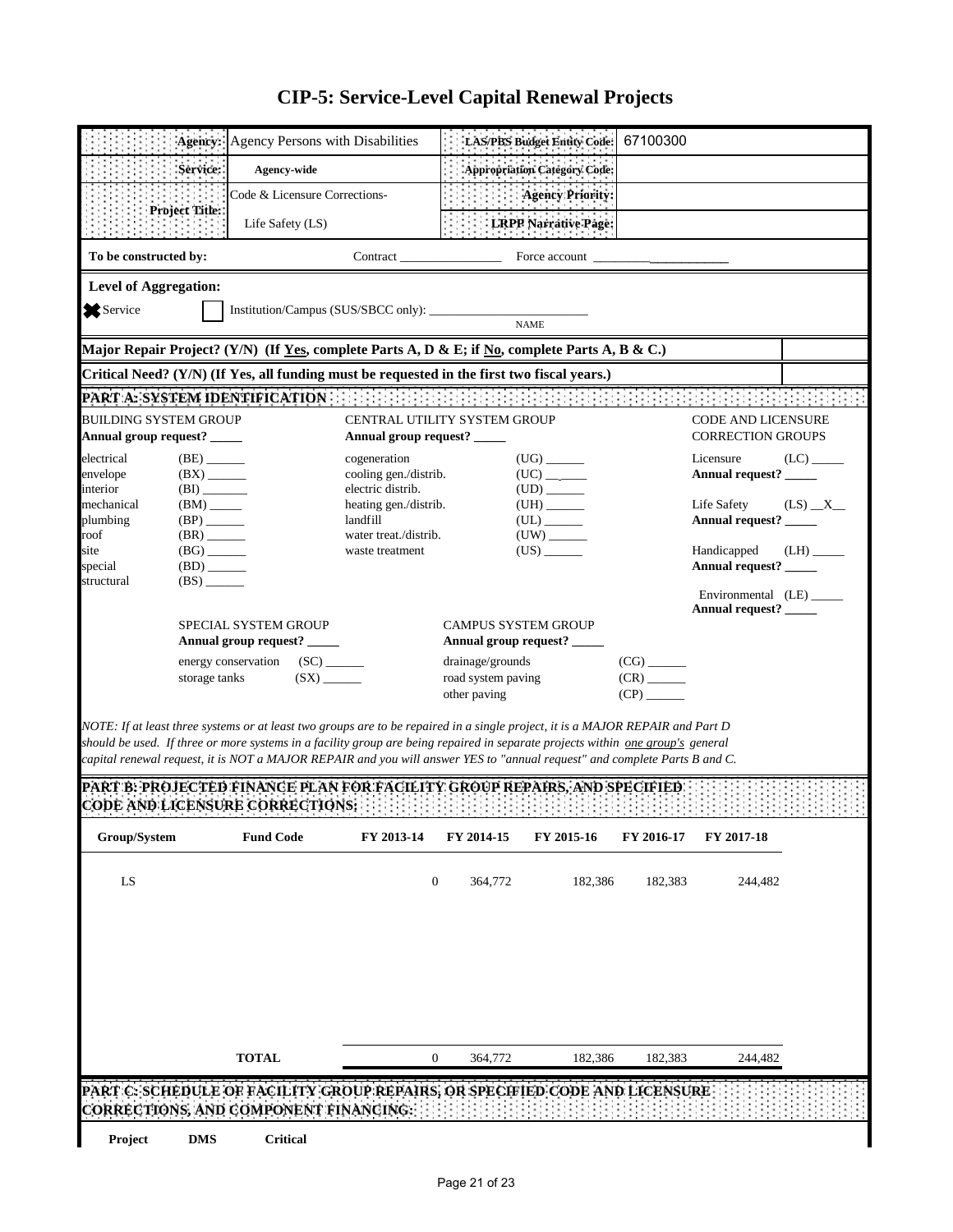| <b>Description</b>                                                                                                                             | Bldg.# | Routine                                          | FY 2013-14 | FY 2014-15                                                                                               | FY 2015-16                                  | FY 2016-17                                  | FY 2017-18                            |  |
|------------------------------------------------------------------------------------------------------------------------------------------------|--------|--------------------------------------------------|------------|----------------------------------------------------------------------------------------------------------|---------------------------------------------|---------------------------------------------|---------------------------------------|--|
| <b>Campus</b>                                                                                                                                  |        |                                                  |            |                                                                                                          |                                             |                                             |                                       |  |
| <b>TACACHALE</b><br>Door Replacement<br><b>Generator Renovation</b><br>Fire Alarm Replacement<br><b>Building Number 35 Basement Renovation</b> |        |                                                  |            | 83,736<br>0<br>231,370<br>$\boldsymbol{0}$<br>49,666<br>$\boldsymbol{0}$<br>$\mathbf{0}$<br>$\mathbf{0}$ | 41,868<br>115,685<br>24,833<br>$\mathbf{0}$ | 41,868<br>115,683<br>24,832<br>$\mathbf{0}$ | 41,864<br>115,683<br>24,832<br>62,103 |  |
| PART D: SCHEDULE OF MAJOR REPAIRS AND COMPONENT FINANCING:                                                                                     |        |                                                  |            |                                                                                                          |                                             |                                             |                                       |  |
|                                                                                                                                                |        | BUILDING / FACILITY IDENTIFICATION / DESCRIPTION |            |                                                                                                          |                                             |                                             |                                       |  |
|                                                                                                                                                |        |                                                  |            |                                                                                                          |                                             |                                             | COUNTY                                |  |
| LRPP NARRATIVE PAGE ON WHICH PROJECT IS DESCRIBED _________                                                                                    |        |                                                  |            |                                                                                                          |                                             |                                             |                                       |  |
| <b>Schedule of Project Components</b><br>(Component/Fund Code)                                                                                 |        |                                                  | FY 2013-14 | FY 2014-15                                                                                               | <b>Estimated Expenditures</b><br>FY 2015-16 | FY 2016-17                                  | FY 2017-18                            |  |
|                                                                                                                                                |        |                                                  |            |                                                                                                          |                                             |                                             |                                       |  |
| Total: All Costs by Fund Code                                                                                                                  |        |                                                  |            |                                                                                                          |                                             |                                             |                                       |  |
|                                                                                                                                                |        | <b>Fund Code</b>                                 | FY 2013-14 | FY 2014-15                                                                                               | FY 2015-16                                  | FY 2016-17                                  | FY 2017-18                            |  |
|                                                                                                                                                |        |                                                  |            |                                                                                                          |                                             |                                             |                                       |  |
|                                                                                                                                                |        |                                                  |            |                                                                                                          |                                             |                                             |                                       |  |
|                                                                                                                                                |        | <b>TOTAL</b>                                     |            |                                                                                                          |                                             |                                             |                                       |  |
| PART E: COST EFFICIENCIES ANTICIPATED FROM MAJOR REPAIRS; [13] [13]                                                                            |        |                                                  |            |                                                                                                          |                                             |                                             |                                       |  |
| <b>Incremental Facility</b><br><b>Maintenance Costs</b>                                                                                        |        | Fund<br>Code                                     | FY 2013-14 | FY 2014-15                                                                                               | FY 2015-16                                  | FY 2016-17                                  | FY 2017-18                            |  |
| Salaries & Benefits                                                                                                                            |        |                                                  |            |                                                                                                          |                                             |                                             |                                       |  |
|                                                                                                                                                |        | <b>SUBTOTAL</b>                                  |            |                                                                                                          |                                             |                                             |                                       |  |